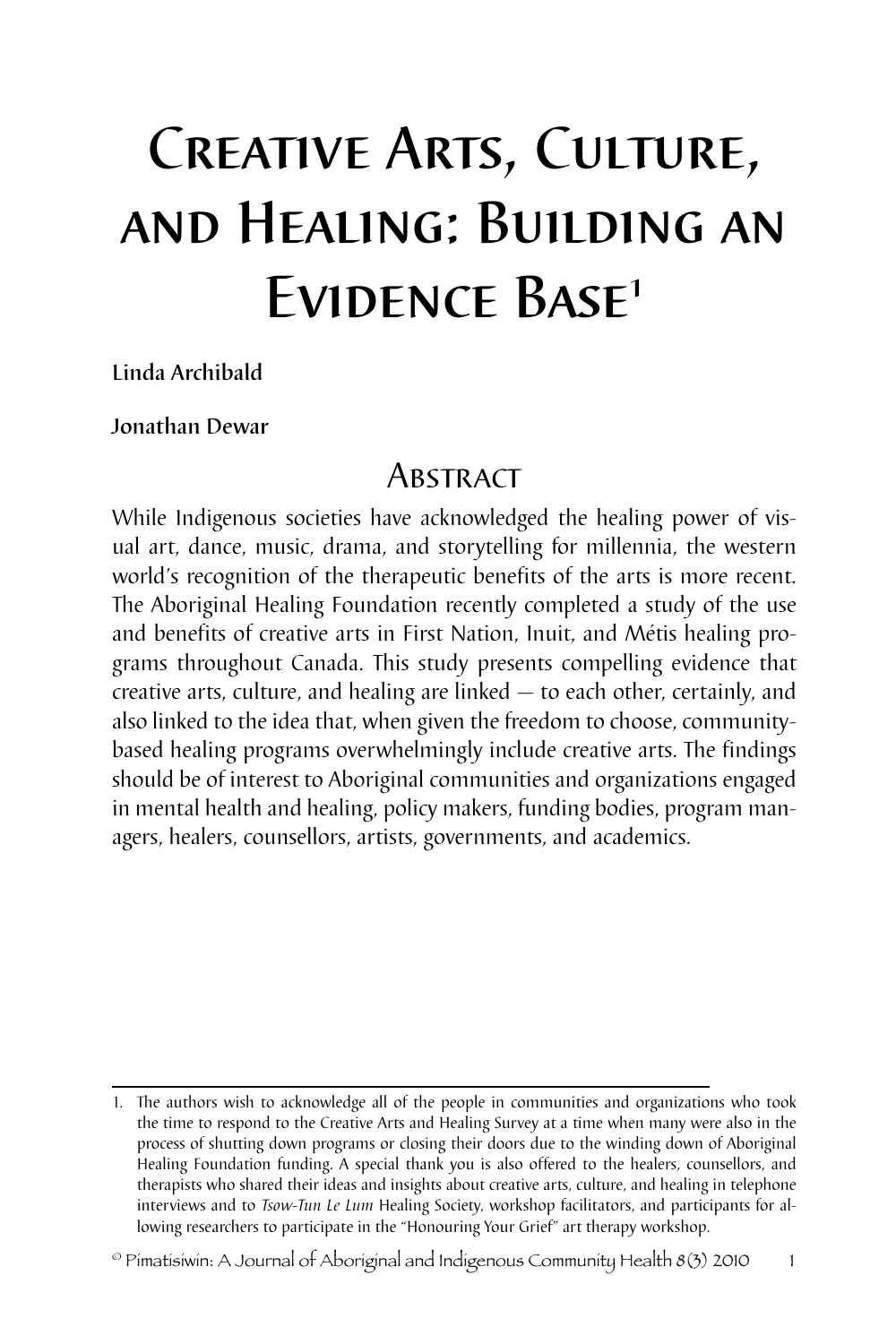2 <sup>©</sup> Pimatisiwin: A Journal of Aboriginal and Indigenous Community Health 8(3) 2010

## BACKGROUND

In Canada, the destructive and disruptive impacts of the residential school system have resulted in a disproportionate need for healing among Aboriginal people, and the residential school legacy is itself part of a larger social construct known as historic trauma. Historic trauma is rooted in the long inventory of losses experienced by Aboriginal people under colonization — from the loss of lands, resources, and political autonomy to the undermining of culture, traditions, languages, and spirituality. These losses are experienced across time and generations (Wesley-Esquimaux and Smolewski, 2004).<sup>2</sup> It is not surprising, then, to find that the restoration of language, culture, and spiritual traditions has a positive influence on mental health, as reported by Dr. Lawrence Kirmayer and his colleagues:

More broadly, the recovery of tradition itself may be viewed as healing, both at individual and collective levels. Hence, efforts to restore language, religious and communal practices have been understood by contemporary Aboriginal peoples as fundamentally acts of healing. For most Aboriginal peoples, traditional subsistence activities (e.g. hunting) have been deeply integrated with religious and spiritual beliefs as well as with networks of family and community relationships. (2003, p. s16)

These findings are supported by research and evaluations undertaken for the Aboriginal Healing Foundation (AHF).<sup>3</sup> For example, a study of 103 projects with promising healing practices found that more than 80% included cultural activities and traditional healing interventions (Castellano, 2006).4 Cultural activities and interventions included "[E]lders' teaching; storytelling and traditional knowledge; language programs; land-based activities; feasts and pow wows; learning traditional art forms; harvesting medicine; and drumming, singing, and dancing" (Castellano, 2006, p. 130). A notable component of successful healing programs was their diversity interventions were blended and combined to create holistic programs that met the physical, emotional, cultural, and spiritual needs of participants. Not surprisingly, arts-based interventions were included in many cultural activities (drum-making, beading, singing, and drumming) as well as in therapeutic healing (art therapy and psychodrama).

<sup>2.</sup> Wesley-Esquimaux and Smolewski (2004, p. 65) describe historic trauma as "a cluster of traumatic events and as a causal factor [whereby] … [h]idden collective memories of this trauma, or a collective non-remembering, is passed from generation to generation."

<sup>3.</sup> See section 9. Policy implications for a further discussion of the AHF's role and mandate.

<sup>4.</sup> The AHF found that 80.6% of projects with promising healing practices included cultural activities (p. 130) and 85.4% included traditional healing interventions, including ceremonies (p. 134).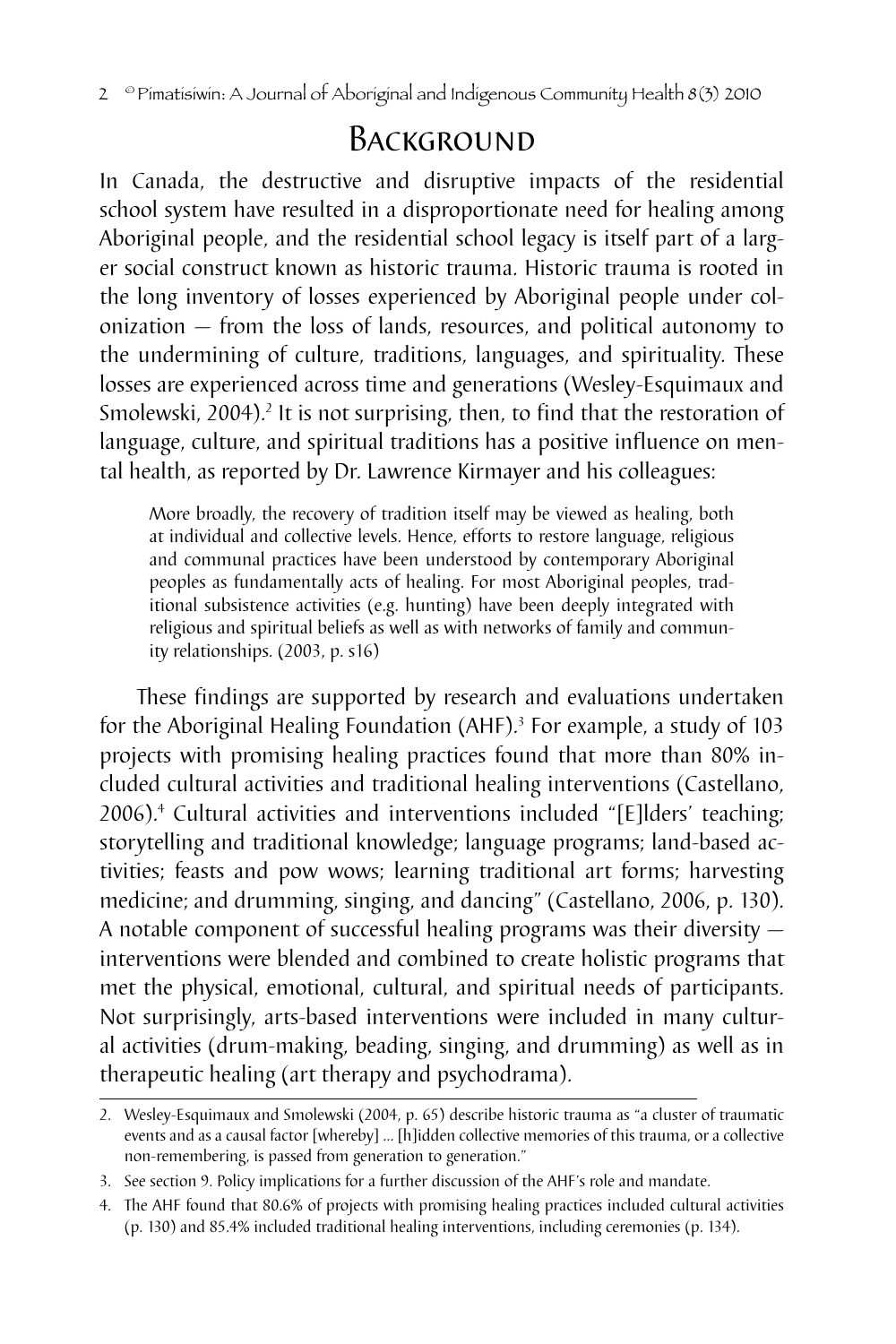Inspired by these findings, AHF undertook a further study to examine the relationship between creative arts and healing. A survey of 137 First Nation, Inuit, and Métis projects funded by AHF during the period of 2007– 2009 enquired about the use of creative arts in healing programs. The findings were remarkable: only 10 of 104 healing programs that responded to the survey indicated that no creative arts were delivered. Most projects included more than one art form and over half included seven or more such activities. Table 1 presents responses to the question, "Does your healing program involve participants in any of the following creative arts activities?"

Follow-up research included telephone interviews with 22 healers, therapists, and counsellors who incorporate creative arts into their work and a case study of a five-day art therapy workshop in a First Nation healing centre. This paper presents findings from the survey and the interviews with a special focus on the relationship between creative arts, culture, and healing.

| Creative arts activities included in healing program |            | Count<br>$(n=104)$                                | Percent |       |
|------------------------------------------------------|------------|---------------------------------------------------|---------|-------|
|                                                      | a          | drawing, painting                                 | 69      | 66.3% |
| Visual Arts                                          | b          | carving, sculpting                                | 22      | 21.2% |
|                                                      | $\epsilon$ | beading                                           | 55      | 52.9% |
|                                                      | d          | mask making                                       | 21      | 20.2% |
|                                                      | e          | sewing                                            | 61      | 58.7% |
|                                                      |            | drum-making                                       | 49      | 47.1% |
|                                                      |            | Total visual arts                                 | 88      | 84.6% |
|                                                      | g          | singing, chanting                                 | 64      | 61.5% |
|                                                      | ĥ          | drumming                                          | 60      | 57.7% |
| Music                                                | î          | playing musical instruments<br>(other than drums) | 34      | 32.7% |
|                                                      |            | Total music                                       | 72      | 69.2% |
| Dance, Movement, and<br>Drama                        |            | dancing                                           | 42      | 40.4% |
|                                                      | k          | drama, theatre                                    | 28      | 26.9% |
|                                                      |            | Total dance, movement, drama                      | 51      | 49.0% |
| Writing and Storytelling                             |            | writing poetry, songs, and/or<br>stories          | 48      | 46.2% |
|                                                      | m          | storytelling                                      | 62      | 59.6% |
|                                                      |            | Total writing and storytelling                    | 73      | 70.2% |
| Other creative arts                                  | n          | other <sup>1</sup>                                |         | 46.2% |
|                                                      |            | No response                                       | 10      | 9.6%  |

#### **Table 1: Creative Arts Activities**

1. Respondents wrote in a variety of other creative activities: building a longhouse; regaliamaking; collage; video productions; canoe and kayak-making; basket weaving; making corn husk mats; braiding sweet grass; tanning hides; embroidery; snowshoe-making; scrapbooking; traditional cooking; woodworking (birdhouse, rattles, masks); pottery; and making traditional parkas and sealskin kamiiks.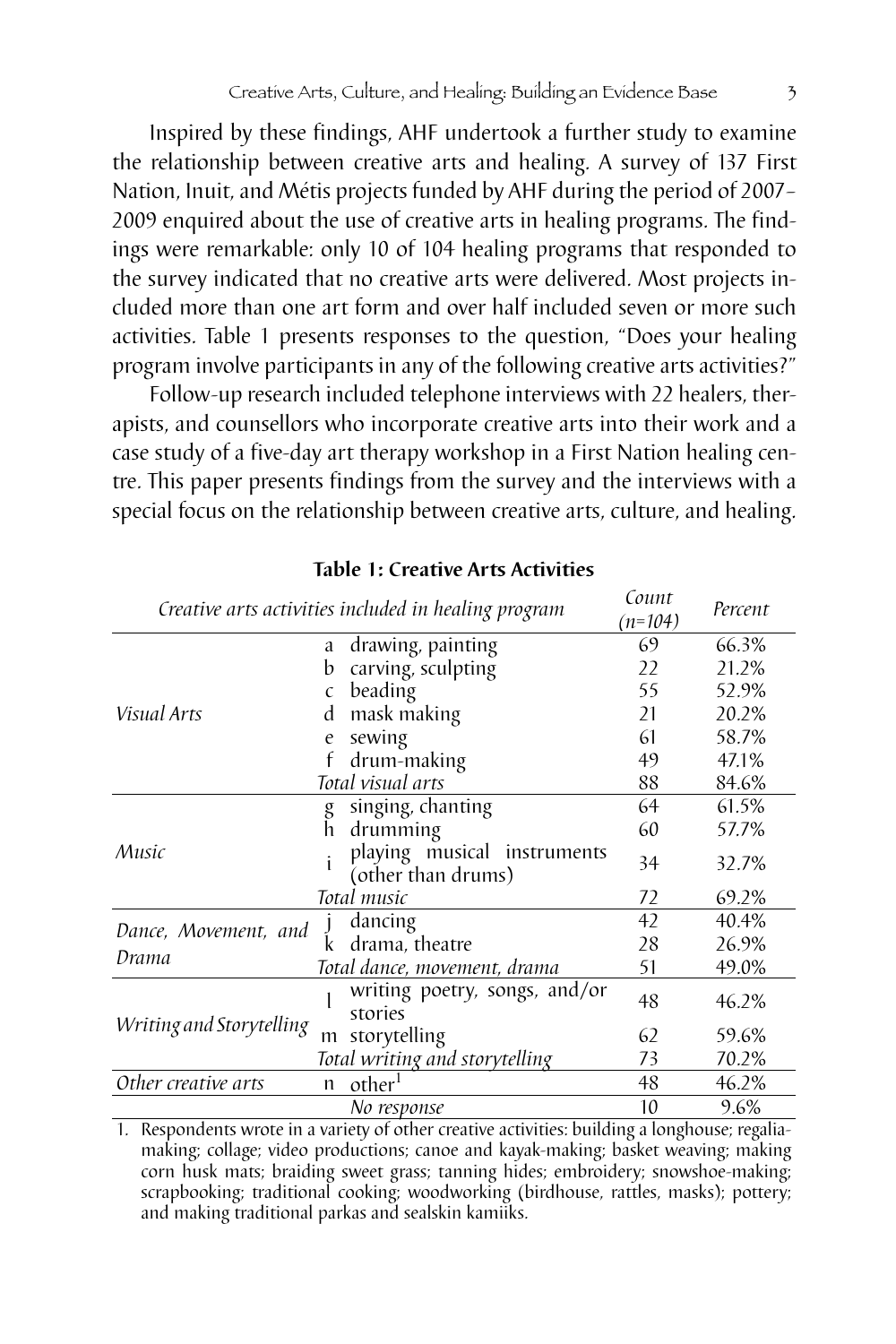# The Research Process

The study has been guided by the question, "What happens when art, music, dance, storytelling, and other creative arts become a part of healing programs?" Previous research and evaluations suggested that many projects had incorporated traditional creative arts into their healing programs and some were also using art therapy and psychodrama. The research began, therefore, with a review of data submitted annually to AHF by funded projects. However, it turned out that the reporting tool used by the projects did not adequately capture information about creative arts and healing, so in the fall of 2009, a questionnaire was distributed to all active AHF-funded healing projects.<sup>5</sup> The Creative Arts and Healing survey enquired about the inclusion of creative arts in healing programs and, if included, what were the perceived benefits and challenges for participants. In all, 98 projects completed the questionnaire, a response rate of 71.5%. Six multiple responses were received from projects operating in more than one location or with more than one relevant program, resulting in a total of 104 returned surveys. Responses were received from First Nation, Inuit, and Métis organizations and communities as well as from Aboriginal healing projects operating in urban centres located across Canada.

Responses to open-ended questions were entered into a word processing program (for qualitative analysis) and an Excel template (for quantitative analysis) and codes were developed inductively based on what was actually said in the responses. A codebook was developed and, to ensure that the codes were consistently applied, every fifth response and a random selection of the remaining responses were independently coded by two researchers. In all, 44.2% of the benefits responses and 38.5% of the challenges were cross-checked*.*

In the next phase of the study, twenty-two key informant interviews were conducted; interviewees were selected from names suggested by respondents to the survey. Selection criteria included ensuring representation of the following: Aboriginal identity (First Nation, Inuit, Métis); province/ region; urban, rural, remote; traditional healer, western-trained therapist; and modality (visual arts, music, dance, storytelling, writing). The interview consent form offered two options for identifying participants: full anonymity and identifying respondents by name. The option of having their con-

<sup>5.</sup> The timing of this study coincided with the final years of the AHF mandate. At one time over 400 healing projects received funding; that number had dropped to 137 in November 2009, and the funding for the majority of these ended in March 2010. AHF itself is slated to close in 2012.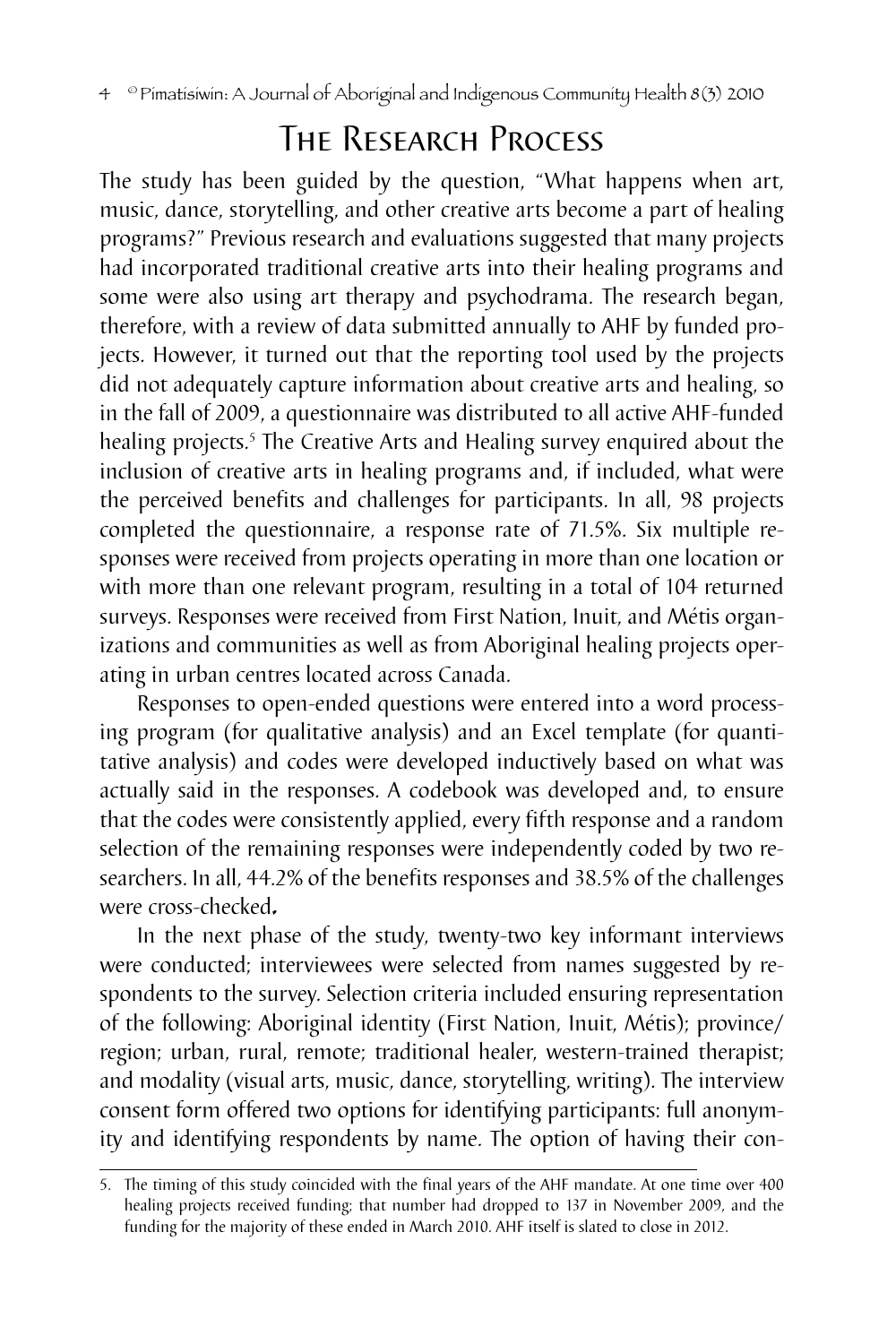tributions attributed to them in research reports was provided in order to offer front-line experts the same acknowledgement as academics and others who write about their work. The interview guide contained nine open-ended questions and was administered by telephone. Responses were recorded by hand, then typed and returned to participants to review. The full study also included a case study of an art therapy workshop that took place at *Tsow-Tun Le Lum* Healing Lodge on Vancouver Island in May 2010. This article focuses on the survey and the interviews.

## Ethical Considerations

The Aboriginal Healing Foundation sponsored the study. The inspiration for the research grew out of a gap identified in program evaluation data: based on the authors' familiarity with many of the projects, we were aware that the arts were playing important roles in healing programs, and yet information collected annually from projects revealed only a few references to the use and effectiveness of visual arts, music, dance, and writing in healing. Thus, the need for the research was rooted in the internal expertise of the authors: Archibald through past involvement as an independent researcher in AHF research and program evaluation, particularly the third volume of the AHF's Final Report, and Dewar as the organization's research director. The study was not submitted to a research ethics board but was subject to AHF's internal code of conduct (available from the Aboriginal Healing Foundation), and the research process was consistent with ethical research practices. Participation was voluntary and all participants were informed of the purpose and potential uses of the research. Organizations in receipt of AHF funding are obligated by contract to respond to program evaluation surveys and questionnaires, and response rates in such cases are close to 100%. There was no obligation to participate in this study and yet the response rate was over 70%. This is likely due to the trust, built over the years, in how AHF, as an Indigenous organization, uses the information it gathers, as well as the relevance to projects of the issues addressed in the study.

The interview consent form provided individuals with the option of having their name used in reports and articles written about this study; thus, where quotations have been attributed to named individuals, permission was provided. Consent forms were returned to AHF following the interview, thereby providing participants with an opportunity to reflect on what they had said before deciding whether or not they wished their comments to be reported anonymously. Participants were assured that if they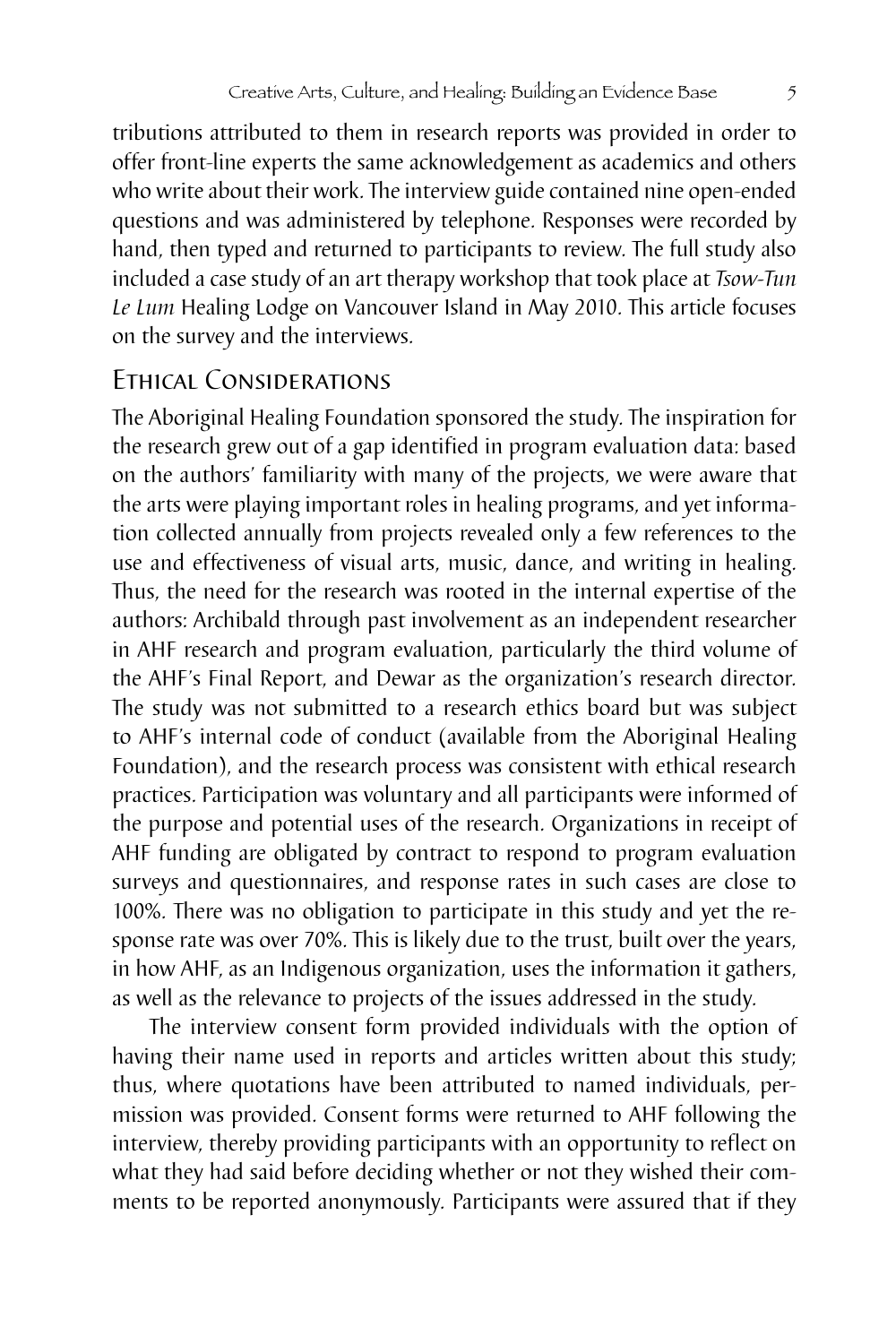chose not to have their named used, confidentiality would be respected and no information that discloses their identity would be released or published. In all, 17 individuals provided permission to use their names, 3 preferred anonymity, and 2 consent forms were not returned, in one case because the person had moved when their employment ended; the other person did not respond to follow-up telephone calls.

# Emerging Themes

The findings provide evidence that creative activities are viewed as having healing benefits in themselves (*creative arts-as-healing*), whether the art forms used were traditional or western. Many people spoke of the healing benefits of drawing and painting, music, dance, writing, and storytelling. There were additional benefits associated with traditional arts. For example, among people who have been disconnected from their culture, learning a traditional craft or learning how to drum was a important step toward reconnecting with their Aboriginal identity and, thus, toward healing.

A second theme relates to the inclusion of creative arts in trauma recovery and therapeutic healing programs; the arts were viewed as deepening, supporting, and enhancing the healing process (*creative arts-in-therapy*). While these two themes explained a lot about the healing benefits of the creative arts, a third model was needed to complete the picture with respect to Aboriginal people: *Holistic Healing Includes Creative Arts*. This theme emerged because so many of the survey and interview responses transcended the two existing models and situated creative arts within the frame of culture, spirituality, and holistic healing. It captures the interrelatedness of creative arts, culture, and traditional healing and is consistent with holistic worldviews that stress balance, harmony, and connectedness. Figure 1 presents an overview of holistic healing and restoring balance in an interconnected world. The three models are depicted visually in Figure 2.

The circle in the centre represents the individual within the world; it is an interconnected world, and when all is well, the individual lives in balance — physically, emotionally, mentally, and spiritually within themselves and in balance within family, community, nation, and the natural world. On the left are the negative influences, both personal and historic, that explain, in part, the great need for healing among Aboriginal peoples. On the right are the individual and collective strengths and resiliencies, and these too have an influence on the well-being of individuals and communities. The goal of healing is to restore balance.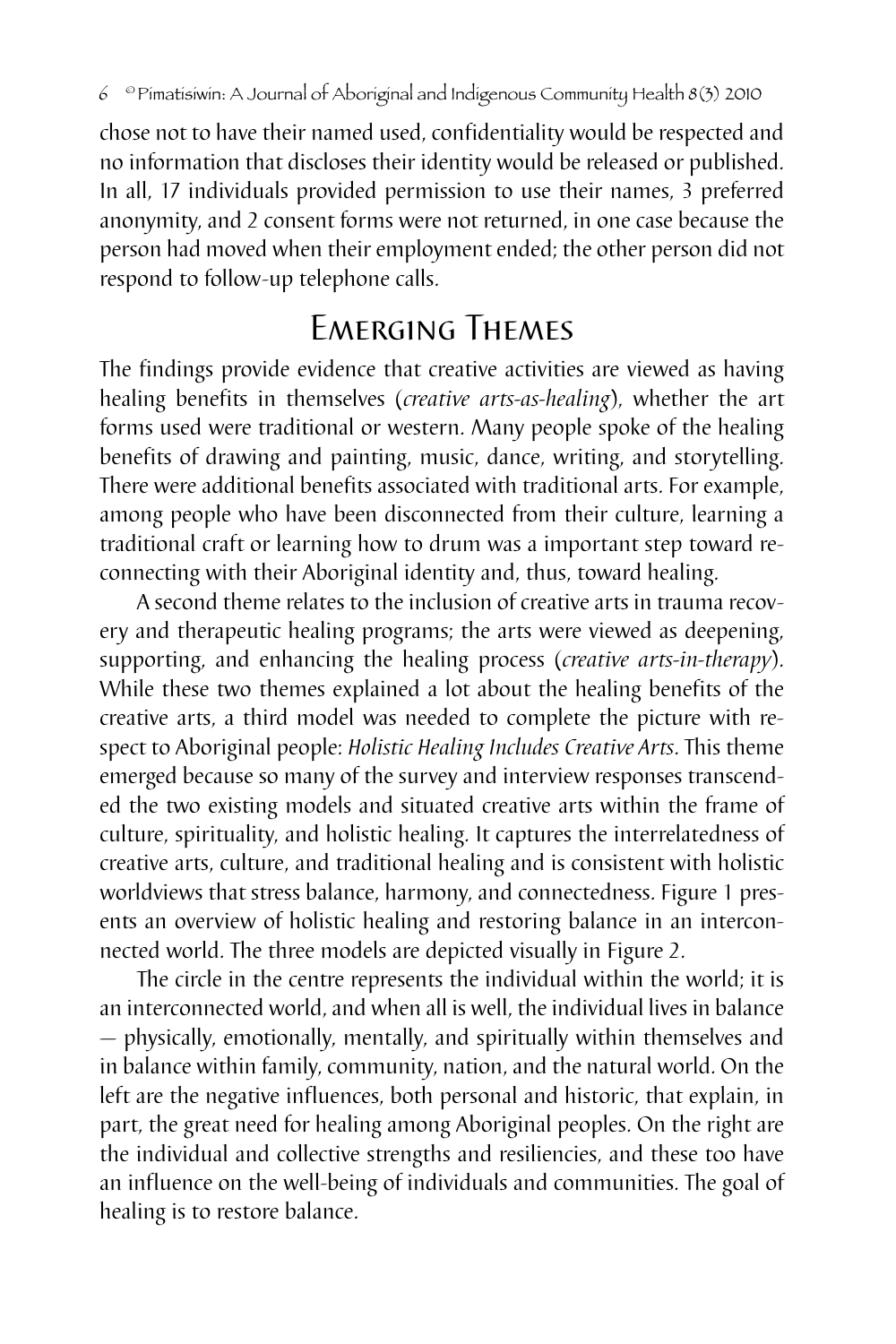## **Figure 1: Holistic Healing = Restoring Balance<sup>1</sup>**



1. The circles in this figure are based on a combination of Figures 2 and 3 (Castellano, 2008).





The circle representing *creative arts-as-healing* focuses on the innate healing power of art and creativity while the *creative arts-in-therapy* model speaks to the use of the arts in the therapeutic process. The top circle*, holistic healing includes creative arts,* was needed to complete the picture with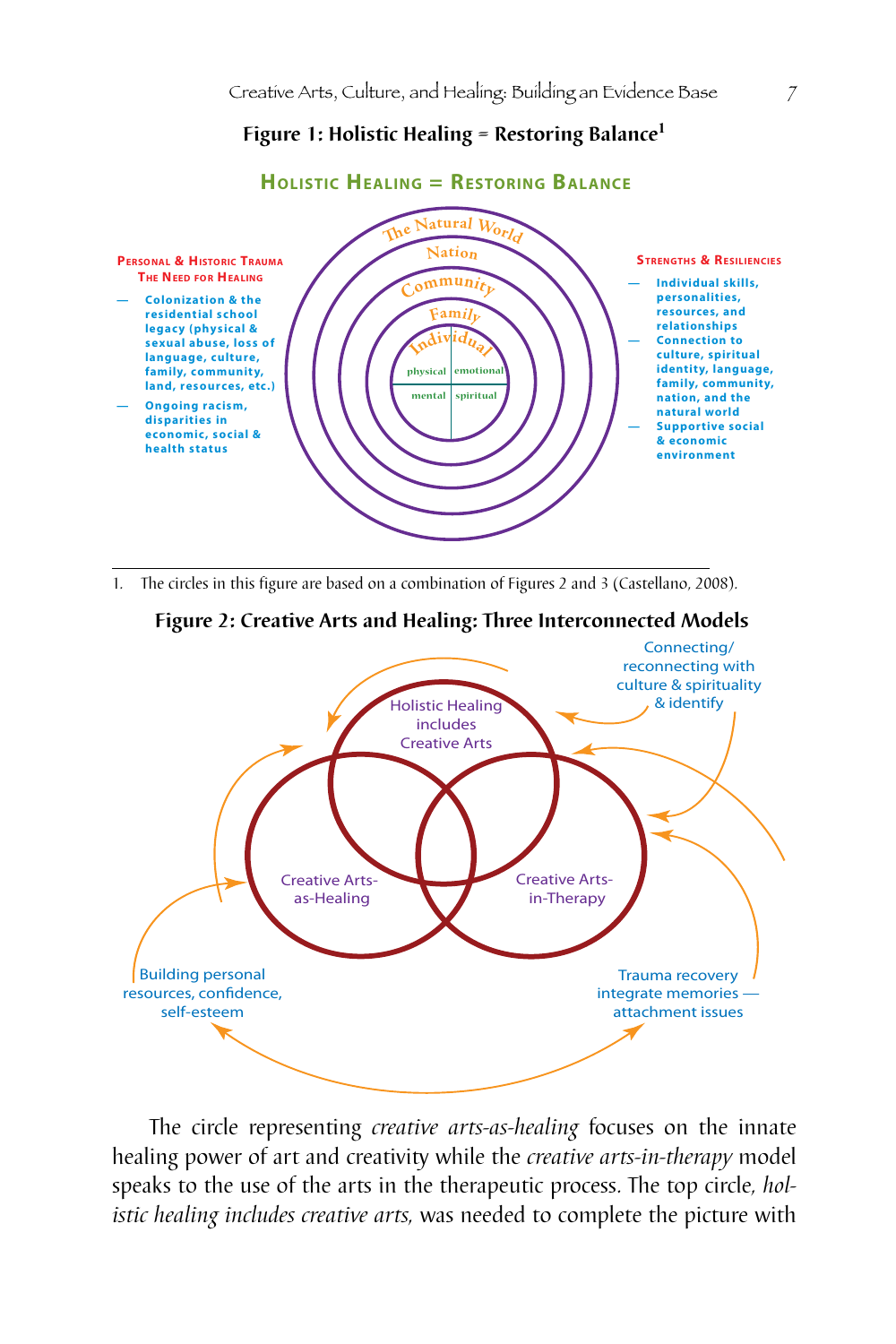respect to Aboriginal people because holistic healing transcends the other models by including creative arts, culture, and spirituality within its very definition. The circles are overlapping because often a healing program includes elements of two or all three models. The arrows show that the overlap is dynamic and the primary benefits of one model can support movement into the other areas or models.

# Personal Development: Creative Arts-as-Healing

[C]reative activities like beading, sewing, knitting, and carving are, in the end, spoken about by clients as being therapeutic. They find it grounding, centering, a way of being at peace within themselves. If someone is in turmoil, it's hard to come to that quiet place of concentrating: doing wonderful work with the hands brings the mind to rest. And with this comes being skilled; it builds skills and this brings self-confidence up a little more knowing they are able to produce this wonderful piece of work. Shame and guilt can be very high in people who have had traumatic experiences (Survey Record 91, [ON]).<sup>6</sup>

The survey included an open-ended question asking how participants in healing programs benefited from creative arts activities while the interviews asked about changes observed in participants. Almost 80% of the survey responses mentioned benefits related to personal growth and well-being (Table 2), and these findings were corroborated in many of the interviews. Benefits were associated with participating in creative activities, which were often considered to be therapeutic in themselves. The benefits were related to participation in both traditional and Western creative arts.

Among the survey responses, 42% of the programs that included creative arts reported increased levels of confidence and self-esteem among participants. Building self-esteem was often linked to the ability of participants to create something that could be seen, touched, or heard, something they were proud of: "Confidence and self-esteem are built through their finished product" (Survey Record 62 [MB]). People learned a new skill or improved an existing one, thereby increasing feelings of competence. Elisapee Davidee Aningmiuq in Iqaluit, Nunavut, remarked on the connection between creativity, confidence, and healing:

Inuit have been very creative in print, drawing, and sewing, and it's really hard for the artistic gift to come out if a person is hurting too much. There is no

<sup>6.</sup> Survey responses were numbered as they were received and included initials indicating the province or territory.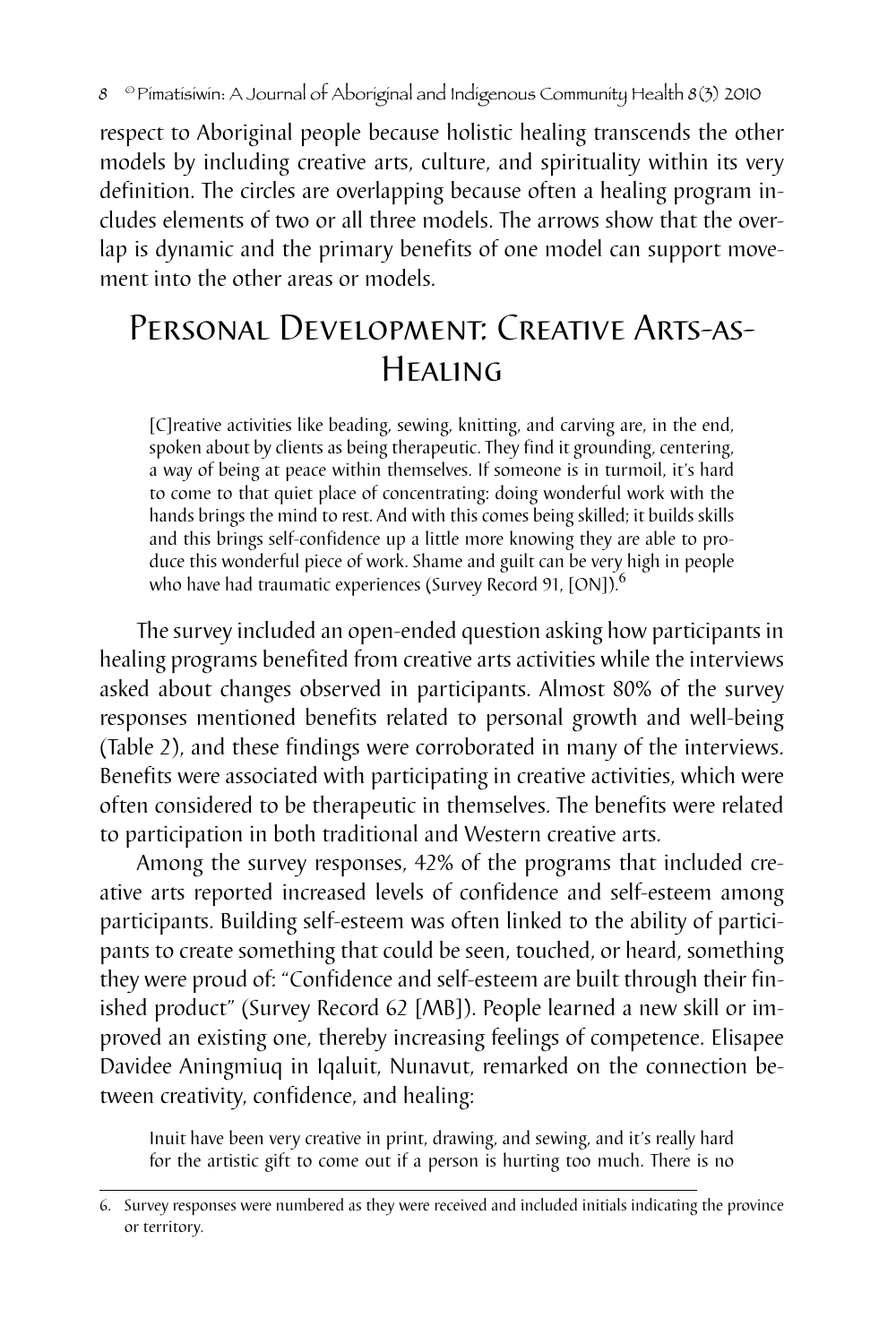|                                         | Count     | Percent   | Percent of Responses |
|-----------------------------------------|-----------|-----------|----------------------|
| <b>Benefits</b>                         | $(n=104)$ | $(n=104)$ | $(n = 94)$           |
| Self-esteem                             | 40        | 38.5%     | 42.6%                |
| Product/Accomplishments                 | 28        | 26.9%     | 29.8%                |
| Skill Development                       | 24        | 23.1%     | 25.5%                |
| Reduced Stress/tension                  | 23        | 22.1%     | 24.5%                |
| Openness and Creativity                 | 19        | 18.3%     | 20.2%                |
| Enjoyment                               | 14        | 13.5%     | 14.9%                |
| Self-expression                         | 13        | 12.5%     | 13.8%                |
| Spirituality                            | 11        | 10.6%     | 11.7%                |
| Thinking, concentration                 | 6         | 5.8%      | 6.4%                 |
| Other (specify)                         | 12        | 11.5%     | 12.8%                |
| Total Records with Personal Development | 75        | 72.1%     | 79.8%                |

**Table 2: Creative Arts-as-Healing**

question that creating is a part of healing, it brings the person out, their identity and self-expression, and it builds confidence in a person. I have seen young adults in the program who have never worked before and after the nine-month program, they have gained confidence in being creative with their hands and they went out and got work — office work, not creating with their hands, but their involvement in the program brought back encouragement, the will to do something. (interview, 24 April 2010)

Jill Goodacre, a clinical therapist and certified expressive arts therapist, works with children, adults, families, and groups on a reserve in British Columbia. She spoke about the impact of a children's traditional theatrical performance on both the children and their families:

The play we did with the youth generated a lot of pride — not just among the youth but also within their families and the entire community — seeing their kids perform on stage. There was a tremendous amount of pride as well as learning: stage techniques, memorizing and projecting lines, making costumes, drumming and singing in public. It was confidence-building for kids who have been marginalized to be seen prominently on stage. This was healing for them and their families. (interview, 13 May 2010)

Similar benefits were reported when youth in an Inuit community learned hip-hop, an initiative offered at the request of a group of young people who normally stay away from organized activities. Hip-hop includes breakdancing as well as creating poetry, artistic graffiti, and music. Jakob Gearheard, who works at the Ilisaqsivik Wellness Centre in Clyde River, Nunavut, spoke about some of the impacts:

Many frontline workers have noticed a lot fewer problems with these youth. A judge said there is a reduction in youth crime in the community and attributed it to the program — she's making the link, and local RCMP, and the visiting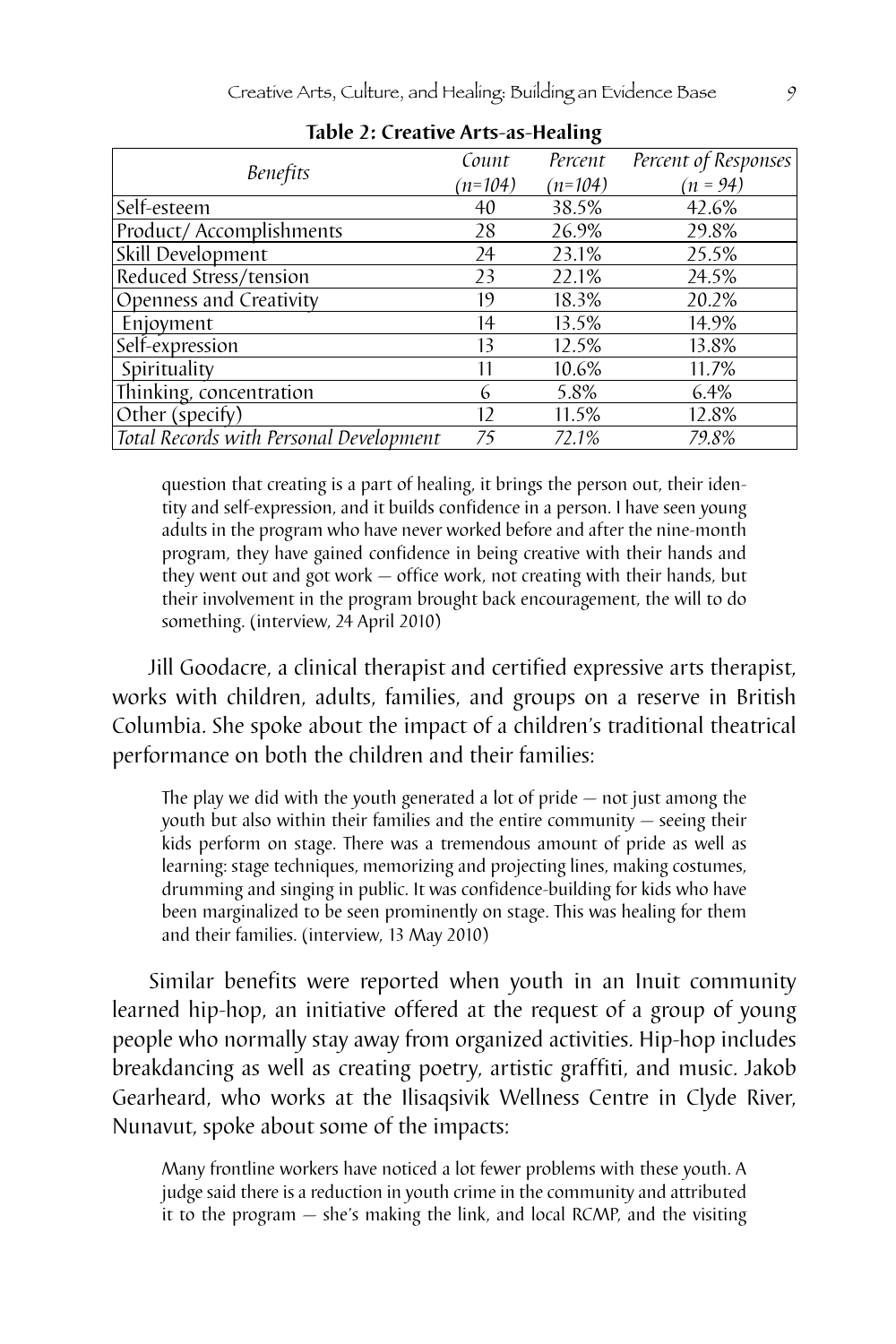mental health worker have noticed a reduction in suicide ideation among the youth who participate in hip-hop. Our own workers keep track of who has quit smoking and who is smoking less, harm reduction, and they notice a difference. (interview, 14 May 2010)

Once the program became a regular activity, the centre trained the supervisor and some of the participants in peer counselling and, informally, the young people have begun to watch out for one another. An unexpected outcome has been the connection between Elders and youth. Community Elders, curious about the activity, began to show up to watch the youth dance, and once in a while an Elder would try a dance move or scratch the turntable. The young people appreciated this interest and, in return, they asked questions about drum-dancing and throat singing:

Then the youth got interested in the Elders' dance and creative stuff and they asked questions, asked the Elders to teach drum-dancing. And throat singing goes well with beat boxing, it's a lot like throat singing in many ways. (Jakob Gearheard, interview, 14 May 2010)

Participants in healing programs made drums and then learned to play them and they wrote and recorded songs, created poems, told stories, performed in skits, and made videos. A sense of accomplishment is associated with the pride of completing a task and doing it well. Whatever the art form, effort was expended and the result was a product that could be enjoyed, shared, given as a gift, or sold. Making gifts for loved ones "gives them true pleasure" (Survey Record 26 [YK]). Another respondent noted, "It gives them opportunities to be generous" (Survey Record 71 [BC]).

In addition to the knowledge and skills acquired in learning an art or craft, there were numerous opportunities for personal growth. When making snowshoes, for example, there are ways to go back and fix mistakes, which is a good metaphor for life. The process involves "patience, precision, and finger work. You also stop to think about the meaning of the snowshoe and what each part of the snowshoe represents in our life and culture" (Interview #16, 28 April 2010 [translated from French]). Lucy Lu, an art therapist at Minwaashin Lodge, a support centre for Aboriginal women in Ottawa, noticed that participants often showed fear or anxiety when presented with art materials and no clear instructions. And yet "they do the art anyway and nothing bad happens so it helps them to face other problems in their life"(interview, 17 May 2010).

Almost one in four survey respondents reported that participating in creative activities relieved tension, reduced stress, and led to feelings of com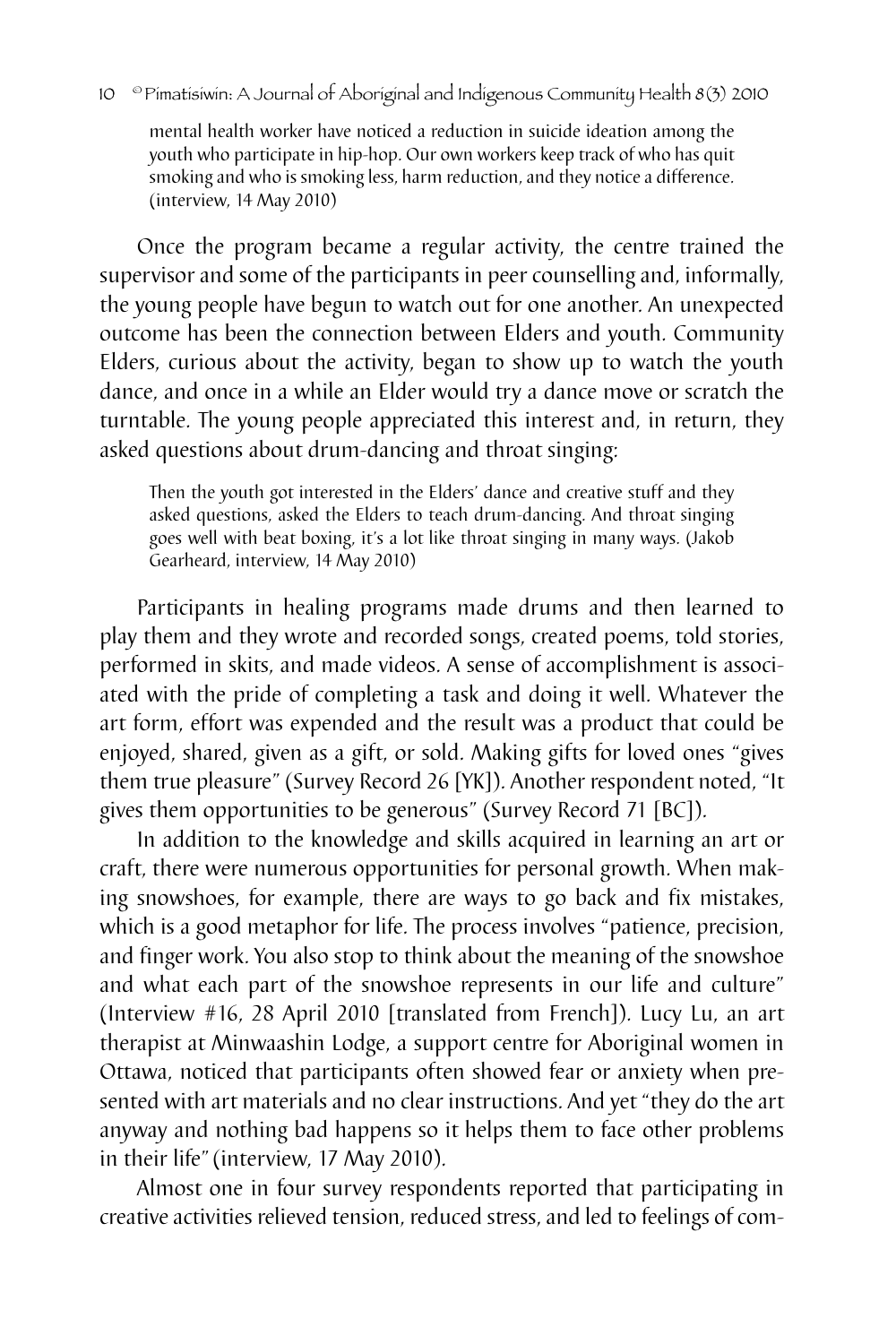fort and well-being. Others simply said the activities were enjoyable: participants laughed together and looked happier, less depressed. After dealing with difficult emotional issues in therapy, creative arts activities can have a soothing effect (Survey Record 45 [NU]). Participating in creative activities opened some people up to accepting new ideas and possibilities and they were able to look at things from a different perspective: "Creativity allows participants to solve problems in new and surprising ways" (Survey Record 20 [MB]). One healing program included creative arts to help clients relax and "use the creative parts of their brains," opening the door to learning new skills or enhancing existing ones and to feeling a sense of pride and accomplishment (Survey Record 71 [BC]). The impacts of this cannot be underestimated; people entering a healing program are often depressed and anxious and their lives have been in chaos for a long time. Any activity that makes them feel better about themselves will enhance and support their healing process. For some, the creative arts even provided a path to healing the spirit, comforting the soul, and gaining inner peace: "The spirit is reflected through creativity. Creativity is an excellent venue to reconnect individuals with their spirituality" (Survey Record 88 [ON]).

The benefits reported above suggest that people who participated in creative arts activities as part of a healing program gained confidence, learned new skills, were more relaxed, open, and creative, and generally felt better about their lives. These are positive outcomes. Expressive arts therapist, philosopher, and educator Stephen K. Levine wrote, "There is in the use of art a capacity for self-expression that is desperately needed by those who suffer intensely" (Levine, 1997, p. 4). The next section looks at what respondents have said about the contributions of creative arts to healing the longstanding traumas associated with the residential school legacy.

## Creative Arts-in-Therapy

Art can be used to express emotions safely, ideographically. People learned in residential school that you are punished for speaking, so they lost their voice, they lost their capacity to express themselves. Art became the process of regaining voice. Stories can be told in pictures, in music and in movement; sometimes with tears, but often with lots of laughter. I realized that at residential school people learned not to play, so we turned it over, invented or created games and provided experiences whereby people could express themselves through play with the effect of helping them to rebuild trust in relationships, an essential ingredient in healing. We began to use play — drums, balls, stilts, string — and do things they didn't get to do as children. They expressed themselves as they would have, if allowed to be children. (Bill Stewart, Yukon psychologist, interview, 7 May 2010)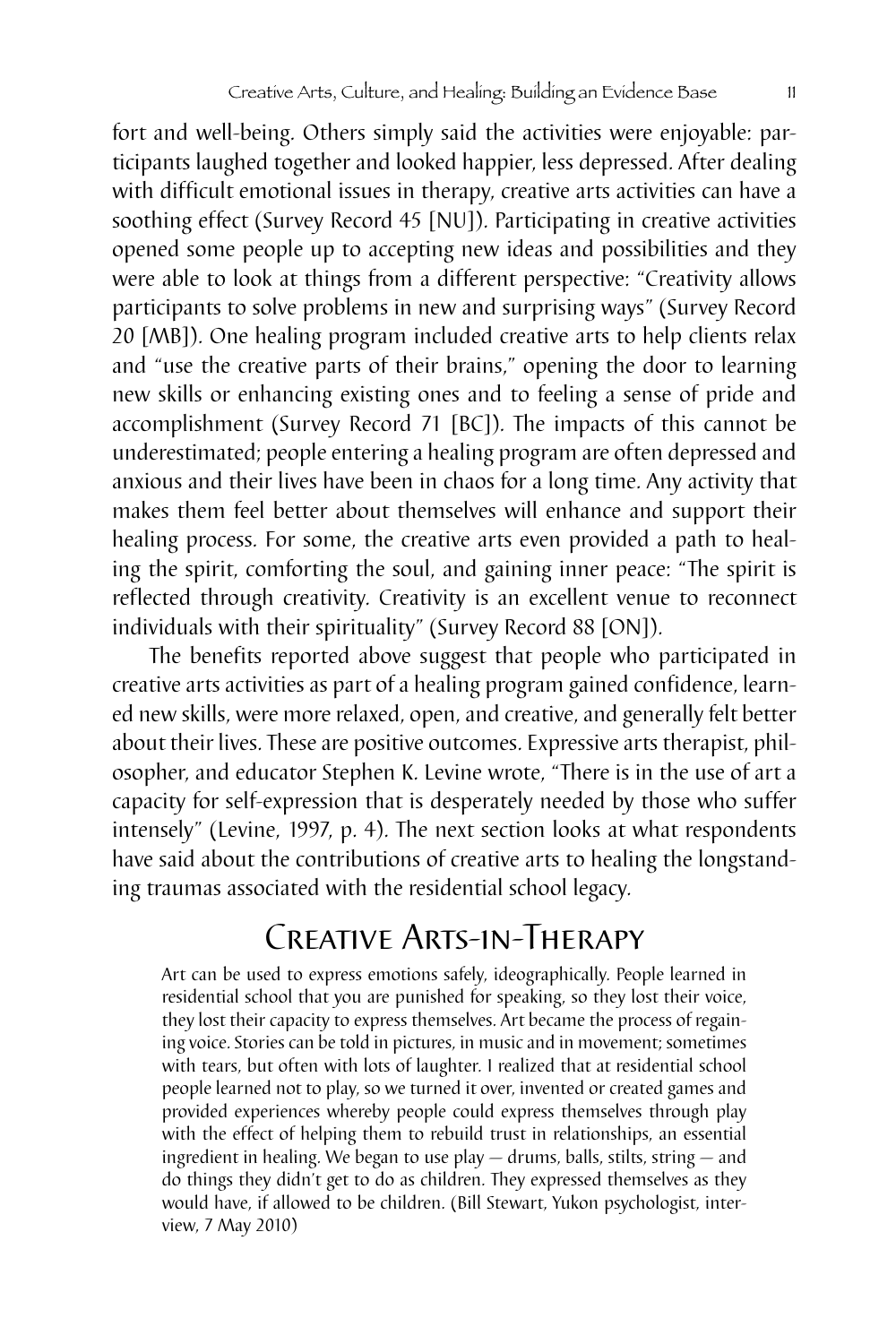#### 12 <sup>©</sup> Pimatisiwin: A Journal of Aboriginal and Indigenous Community Health 8(3) 2010

Healing from posttraumatic stress — and for survivors of residential schools and their descendants, healing from historic trauma — is a process that is now reasonably well understood in the field of psychology. Judith Herman's 1992 book *Trauma and Recovery* described how a history of prolonged periods of terror and abuse can lead to a deeply troubled state known as complex Post-Traumatic Stress Disorder (PTSD). Others such as Eduardo Duran and Bonnie Duran (1995) and Cynthia Wesley-Esquimaux and Magdalena Smolewski (2004) have written about historic trauma, a similar condition with roots deeply embedded in the history of what Aboriginal people in North America have experienced and endured. Healing from PTSD, according to Herman, requires passing through three stages: establishing safety and trust, remembrance and mourning, and reconnecting with the self and others. The healing stages involved in addressing historic trauma are similar but more complicated because the trauma is imbued in losses experienced by one's people in addition to whatever the individual has experienced. Thus, learning about, mourning the losses of, and reconnecting with family, community, culture, and traditions are significant parts of the healing process.

Just over 20% of the survey responses referred to ways that creative arts built trust and helped to establish emotional and cultural safety. Art therapist Lori Boyko spoke about the benefits of using art with residential school survivors: "Working with paint, chalk, clay, pencil crayons, or markers, people are able to work through memories of trauma and concretely create safety in images" (interview, 31 March 2010). Another person observed that for many clients, "spending time in a safe and culturally relevant environment initiated healing" (Record 40 [ON]). Safety and communication were often enhanced by involving participants in activities that occupied their hands. Reflecting on the programs offered in an Inuit community, Jakob Gearheard said,

[W]hen people are doing things with their body, there's a connection between body, mind, and spirit. They're being creative and active. Being fully engaged in a creative thing like sewing, the mind is engaged, the heart or creativity is engaged on a more spiritual level and they are physically engaged, working with the hands. It allows people to feel more secure, more safe. They're in an almost trance-like state and they go deeper into the issue they are talking about than if they were sitting face to face talking with a counsellor. (interview, 14 May 2010)

Approximately 60% of the survey responses described ways in which the creative arts contributed to, initiated, and supported therapeutic healing.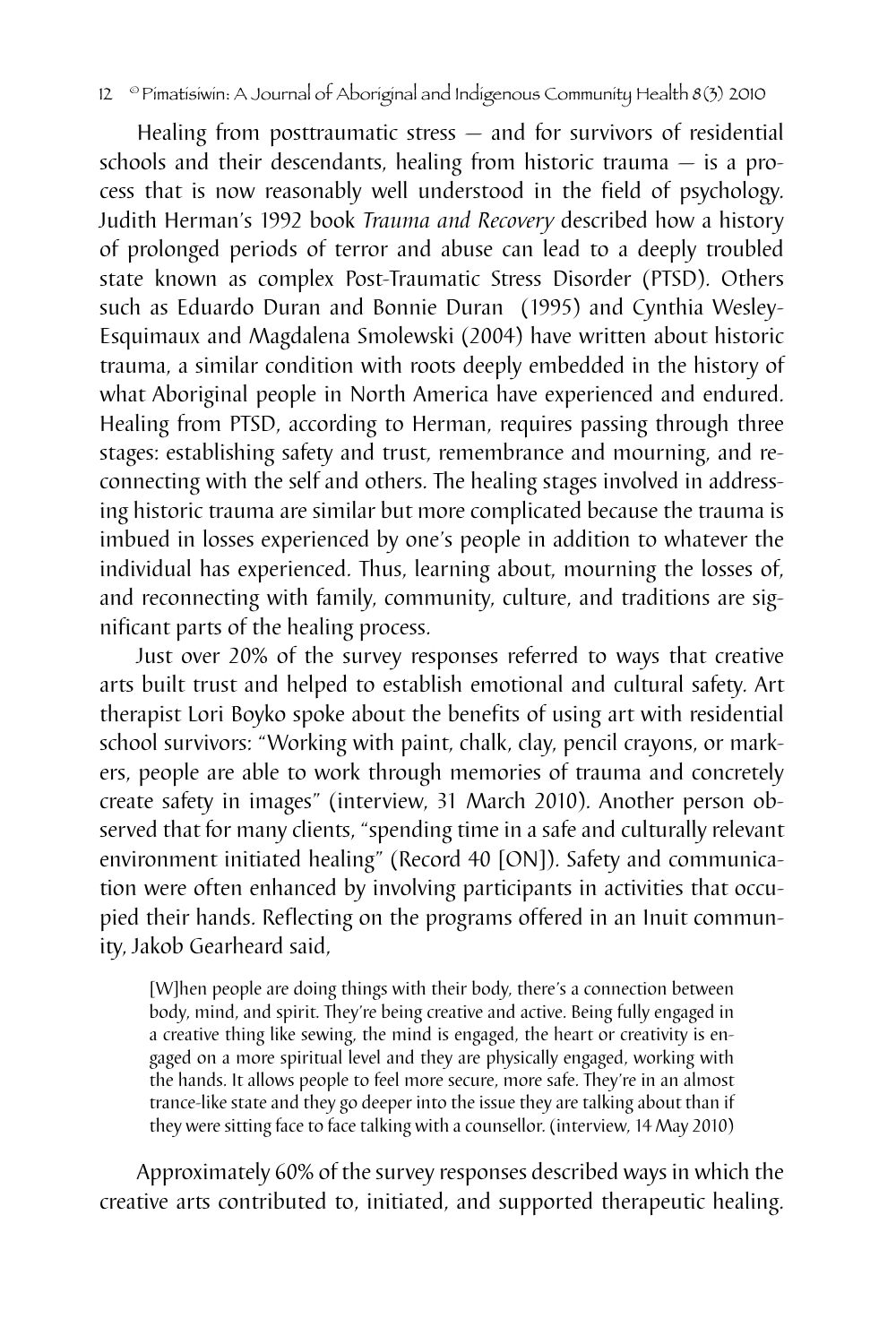Most often this took the form of releasing strong emotions or recounting painful memories. In the interviews, a number of people addressed the need to reach trauma where it lives in the body:

I do a lot of work with movement because I believe trauma lives in the body, not the head, and therefore we need to be able to do movement to access the trauma. Different expressive arts work with the unconscious, therefore people who would suppress trauma, it comes out.... In a talking circle, people work with their heads, they can participate and still stay in control, it's not frightening. If trauma lives in a spot in the body, like a pocket on the hip, if you take it out, it festers if it's not filled up again with good stuff. Art is resource building, it fills the hole, builds good stuff in. (Carrie Reid, interview, 19 April 2010)

Table 3 summarizes the ways that creative arts contributed to healing.

| Benefit                                          |     | Count Percent | Percent of                             |
|--------------------------------------------------|-----|---------------|----------------------------------------|
|                                                  |     |               | $(n=104)$ $(n=104)$ Responses $(n=94)$ |
| Safely express / release emotions/ memories      | 32  | 30.8%         | 34.0%                                  |
| Initiate / support healing                       | 31  | 29.8%         | 33.0%                                  |
| Self-awareness / Self-knowledge                  | 14  | 13.5%         | 14.9%                                  |
| Traditional healing/Restore balance              | 12  | 11.5%         | 12.8%                                  |
| Shared experience                                | 9   | 8.7%          | 9.6%                                   |
| Total records with Healing and the Creative Arts | -61 | 58.7%         | 64.9%                                  |

**Table 3: Creative Arts-in-Therapy** 

There were many reasons given for the therapeutic effectiveness of creative arts. Expressive arts therapist Jill Goodacre described art as a powerful tool: "It accesses the unconscious and gets behind defences and survival strategies and allows people to develop insight — it's powerful because it allows people to reach their own insights based on their own work" (interview, 13 May 2010). The result was often a greater knowledge and understanding of the self. "Drawing and painting stimulates thinking; it evokes memories and participants are able to put into pictures these memories. This is a beginning of facing experiences and starting to heal" (Survey Record 94 [MB]). Talking about images and the feelings they evoke is an important part of the creative arts-in-therapy model. Coast Salish art therapist Carrie Reid spoke about her work with Elders:

[I]f the trauma occurred before they spoke English, they are unable to speak about it in English and that's a place I can do verbal work best when I am doing art therapy: they are able to express the trauma in the art, it takes it outside themselves, makes it tangible and then they can speak about it. The art leads to being able to speak. (interview, 19 April 2019)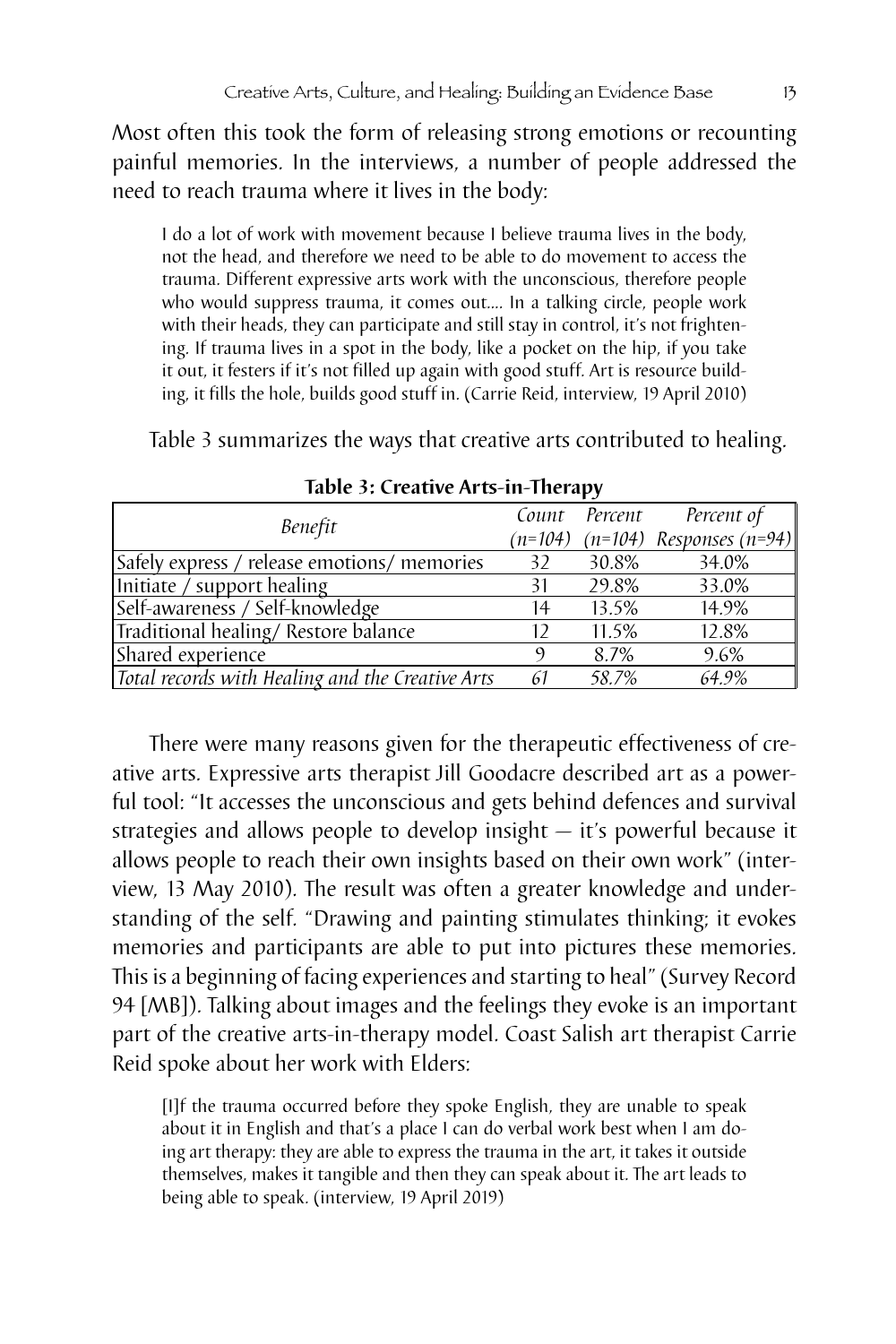Another art therapist, Lucy Lu, explained that speaking about the symbols and metaphors contained in images is valuable: "Talking about the images gives people a chance to voice that connection between the art and what is going on in their lives" (interview, 17 May 2010).

Music plays a similar role in capturing and releasing deep feelings. Singing and songwriting worked well at a women's correctional institution in Saskatchewan and with youth on a reserve in eastern Canada. Traditional healer Janice Longboat spoke about the changes she saw in a group of women who came together to sing:

[W]omen were asked to bring rattles and shakes and one of the singers on the reserve was invited as a facilitator to teach women's social songs. Well, the women opened their mouths and nothing came out — their voices were gone, all they could do was stand there and cry. That was the beginning of women finding their voice. I nurtured them until they found their voice, and they not only began to sing, they began to talk. (interview, 10 May 2010)

Longboat added that for Haudenosaunee women, singing is a part of their gardening tradition: "We sing to our seeds before planting — without a voice, you couldn't offer this spiritual part." The pivotal role of culture and traditional arts in healing is discussed in the next section.

# Holistic Healing Includes Creative Arts

[A]s a means of expression that goes beyond personal resistance and language and cultural barriers, creative arts activities open a symbolic communication that brings more depth and personal and cultural relevance in the healing process. An integration of the healing transformative experience in a much comprehensive manner is attained when cultural symbols and spiritual aspects are included in the process. (Record 33 [QC])

Traditional therapists, being holistic in their approach, tend not to distinguish between creative arts and other aspects of their healing work: "Drum-making arguably can be characterized as a creative art although more in the genre of traditional art and practice" (Record 70 [ON]). This comment followed a description of the four types of drums and their uses in the Anishinaabe tradition and how some people have been gifted with the ability to translate visions into drums. Songs come from visions as well, especially songs used in therapy. Below, the therapeutic success of drumming and chanting are explained from the point of view of western and Aboriginal societies:

In western therapy it is said that drumming and chanting arouse the easy flow of neurons especially endorphins. In traditional therapy they are used to im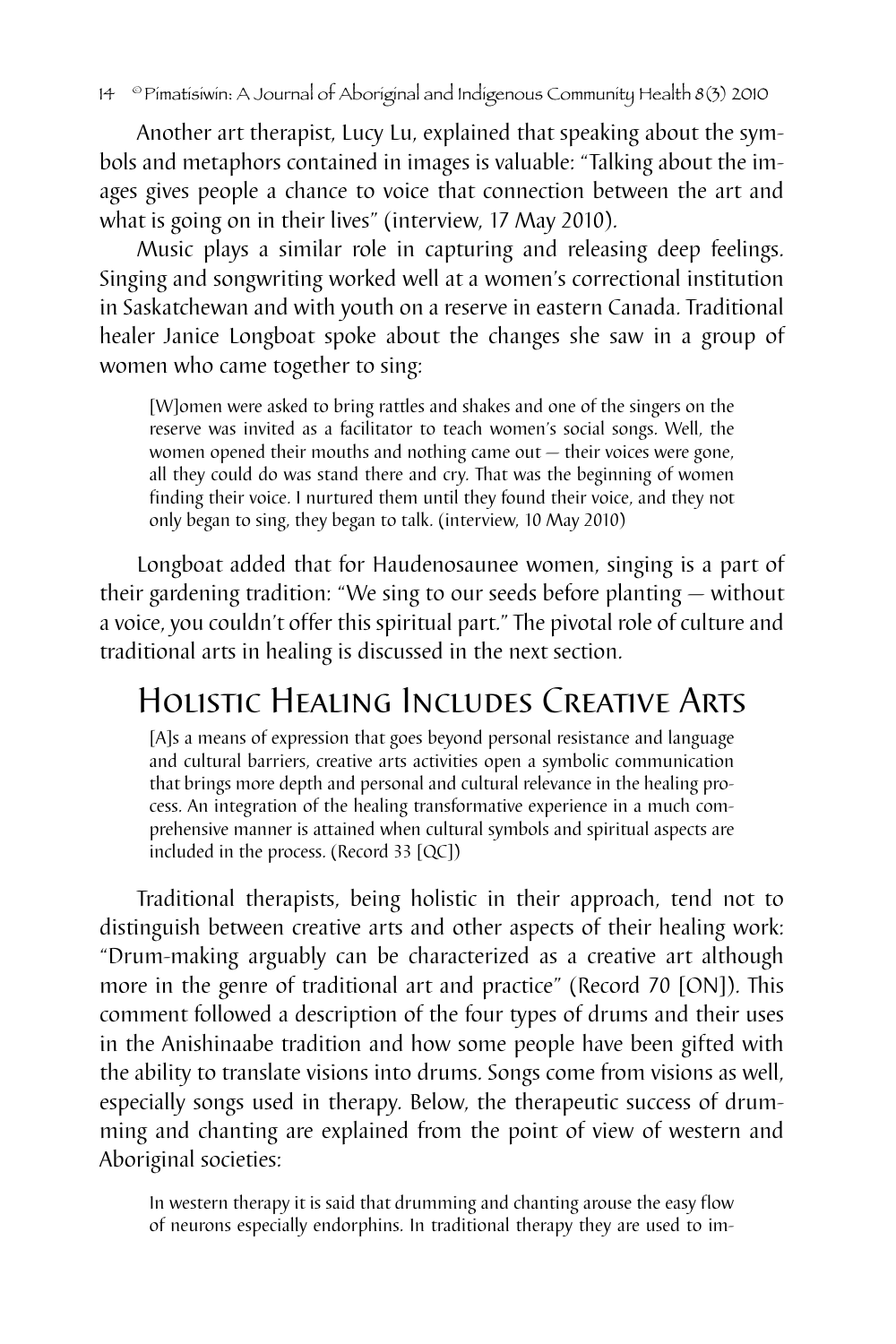part the healing powers of the spirits which have been practiced since time immemorial. (Record 70 [ON])

Another survey respondent wrote that when people can feel the vibration of a sound and understand that sound has a feel, they allow themselves permission to express their feelings in song (Record 55 [SK]). Traditionally, music had an especially significant role in healing ceremonies and this role continues to be acknowledged today:

Any of the music making processes bring healing to both the listeners and the players. It is long known in our culture that drumming and traditional songs are intended to be healing. They allow clients to feel a sense of belonging and/ or identity. The songs are often ways to shift energy; to wrap clients in culture; to allow them to cry sometimes; and to bring joy others. (Record 71 [BC])

A number of people involved in interviews mentioned that drumming is an especially powerful route to healing for boys and young men. Also, drumming elicited strong connections to the spirit and to teachings related to the construction and proper use of a drum.

People spoke about traditional healing as encompassing culture, language, history, spirituality, traditional knowledge, art, drumming, singing, dance, and storytelling, as well as knowledge specific to the healer's area of expertise and the type of healing being undertaken. At the same time, for people who have been disconnected from their traditions, reconnecting through traditional creative arts can play a pivotal role in healing. One survey respondent wrote, "Cultural healing is a gentle non-intrusive approach to healing" (Record 4 [BC]). Overall, more than half of the responses mentioned how participants benefited from learning and participating in traditional creative arts, including sewing, beading, drum-making, drumming, dancing, and storytelling. The sense of belonging derived from discovering or rediscovering cultural roots, feeling cultural pride, and learning about the impacts of the residential school era were deemed to contribute to healing. Table 4 summarizes the benefits of including cultural arts in healing programs.

|                                                          | Count | % of all Records % of Responses<br>$(n=104)$ | $(n = 94)$ |
|----------------------------------------------------------|-------|----------------------------------------------|------------|
| Connecting/reconnecting with culture and tra-<br>ditions | 48    | 46.2%                                        | 51.1%      |
| Aboriginal identity/pride                                | 37    | 35.6%                                        | 39.4%      |
| Culture is healing                                       |       | 3.8%                                         | 4.3%       |
| Total records with culture/traditions benefits           |       | 54.8%                                        | 60.6%      |

**Table 4: Culture, Traditions and the Creative Arts**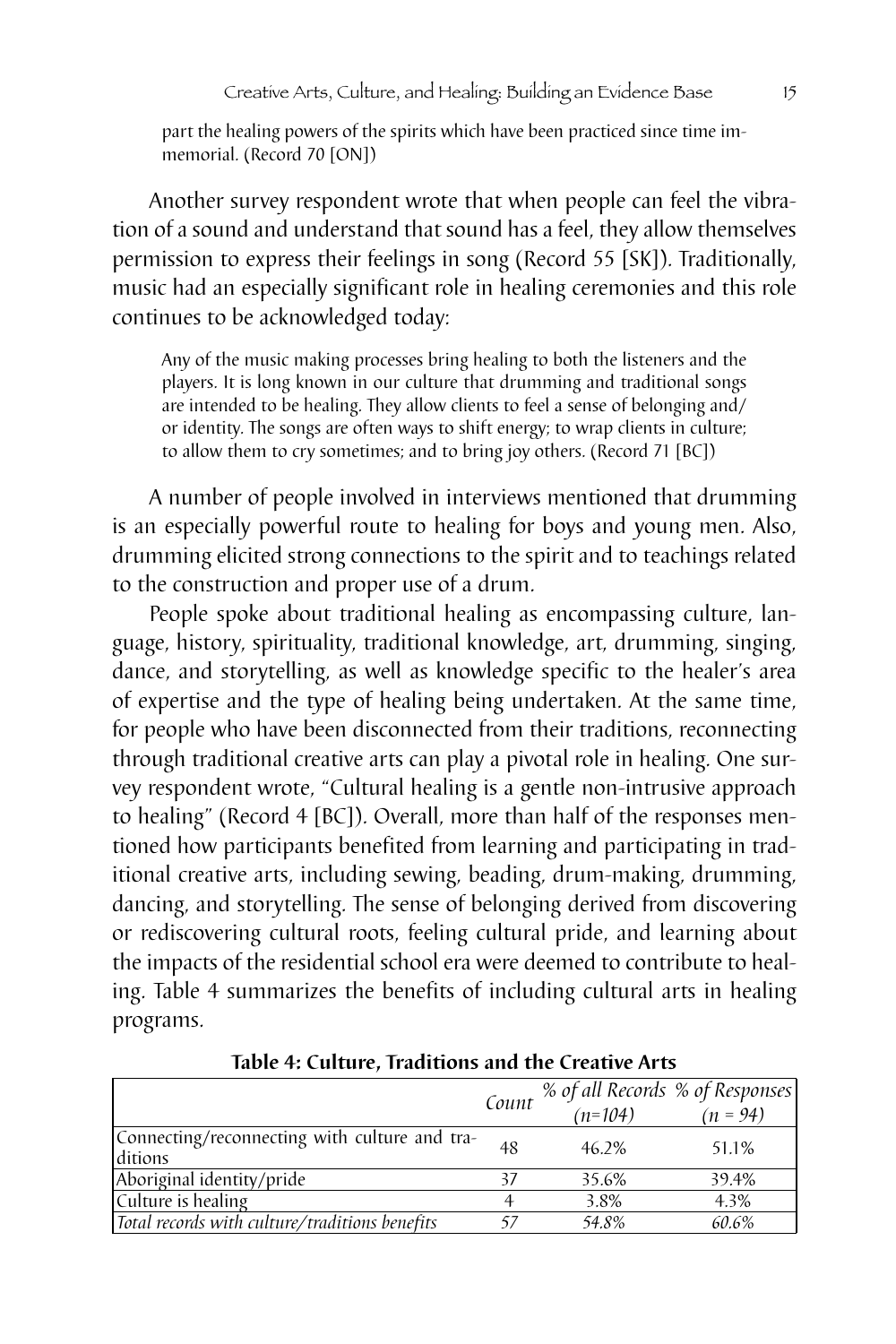#### 16 © Pimatisiwin: A Journal of Aboriginal and Indigenous Community Health 8(3) 2010

Cultural identity issues were mentioned often; participants gained a sense of belonging and came closer to healing through reconnecting with their culture and traditions. For many, learning to make moccasins or how to bead or drum was their first step in reconnecting with their Aboriginal background. One person pointed out that North American museums are filled with amazing pieces of Aboriginal beading and art work and by practicing these art forms today "our people have gained a sense of self and creative ability to connect with their Spirit and honour their rich history" (Record 80b [AB]). Others highlighted the need to restore what was lost.

Recognizing how the residential school legacy ravaged family and community life, one project used art-making and traditional crafts to promote family unity, build healthy relationships, establish support networks in the community, and help restore cultural identity. Participants benefited in the following ways:

- Decreased isolation and depression;
- Revitalized the role of the community Elders;
- Increased emotional and social support for Métis youth;
- Increased self-esteem:
- Restoration of cultural identity (Record 21 [ON]).

Understanding the history of one's people and the many impacts of colonization can enhance the healing process:

Another thing that is important in the program is the teaching of Inuit history. It lifts a lot of the confusion about why things are the way they are today, why many Inuit have lost their way. People begin to make connections. Northern visual images such as icebergs and mountains are used as illustrations and Inuit really connect with symbols that are a part of their lives (Record 91 [ON]).

Cultural arts added to the self-esteem and confidence that were built through other creative endeavours. For example, for Inuit women, learning to sew resulted in a greater appreciation for the culture: "It is a very important part of the healing process because it gives them the opportunity to learn a skill and grow an appreciation for their culture and traditions" (Record 82 [NU]). For another group, learning a traditional art form provided an "opportunity to pass on skills to their children or regain skills they lost or were devalued in the residential school experience" (Record 87 [NFLD/LAB]). Liz Stone, director of an urban Aboriginal centre, spoke about the changes she has seen in people who participate in cultural arts programs: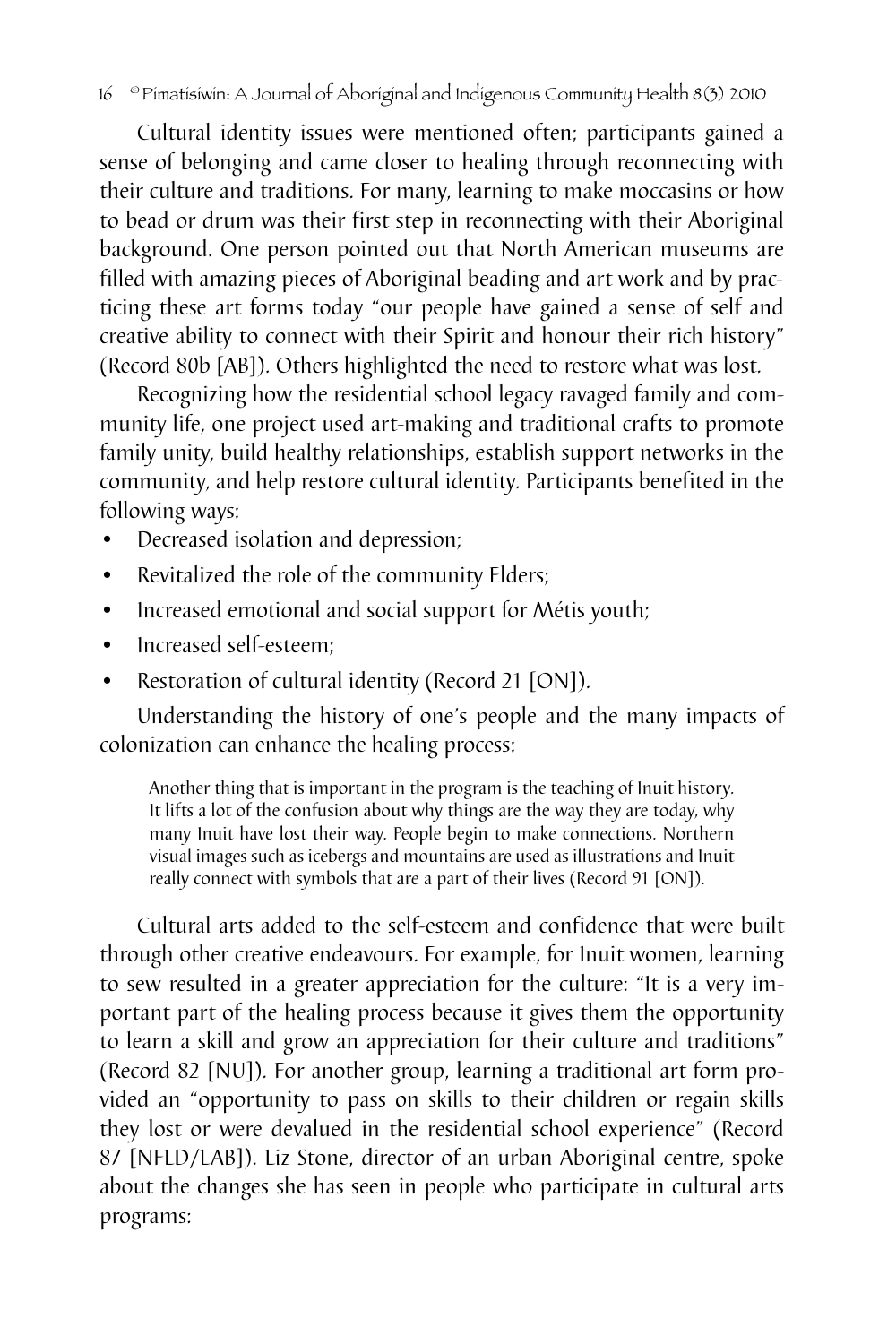I see individuals come into the program meek, quiet, introverted, and after a while they take on leadership roles. After being involved in a culture-based program, they are no longer unsure of themselves. They will take new participants under their wings. Participants have taken part in fund raising activities where they share their experiences with strangers without shame. They open up more, they feel less alone, they have more confidence to pull themselves out of addiction, pull themselves out of abusive relationships, pull themselves out of unhealthy situations or lifestyles. They go back to school, try new things, and take others with them (interview, 4 May 2010).

In the interviews, people were asked separately about the healing benefits of creative arts in general and the impact of engaging in traditional arts such as beading, drum-making, or drumming. Responses affirm that for many healers and counsellors, creative arts and culture are so intertwined that it is difficult to isolate what particular aspect or activity is responsible for the healing they observed in participants. The benefits of creativity, of working with the imagination, creating with the hands, using the voice, and moving the body were spoken about in relation to both traditional and western art forms. And yet, when a traditional art form or cultural component was also involved, there was added resonance:

The cultural revitalization piece is huge and artistic modalities are so integral to traditional culture. People feel connected, reconnected through the arts, whatever the modalities, with culture it's healing in itself. People respond. I think there's a resonance with their traditional way of life whether it's being rediscovered or not. Art is a traditional mode of expression and so it resonates. (Jill Goodacre, interview, 13 May 2010)

Anishanaabe Elder Fred Kelly wrote that knowledge about sacred symbols is transmitted in "language, song, visual symbolism, mental communication, and practice of spirituality that do not separate the sacred and the secular in daily life" (Kelly, 2008, p. 37). This highlights an important difference between western and Aboriginal approaches to creative arts and healing. Powhatan creative arts therapist Phoebe Dufrene acknowledges similarities between art therapy and the use of art in traditional healing, but she points out that art therapy is primarily secular whereas traditional societies do not separate art and spiritual practices. Referring to the power contained in cultural and spiritual symbols such as the medicine wheel, eagle, full moon, owl, circle, and crescent moon, she said:

Traditional Native healers or shamans draw upon a vast body of symbolism passed down through the centuries. These images are stored in the memories of traditional healers and passed from generation to generation. Myths, pray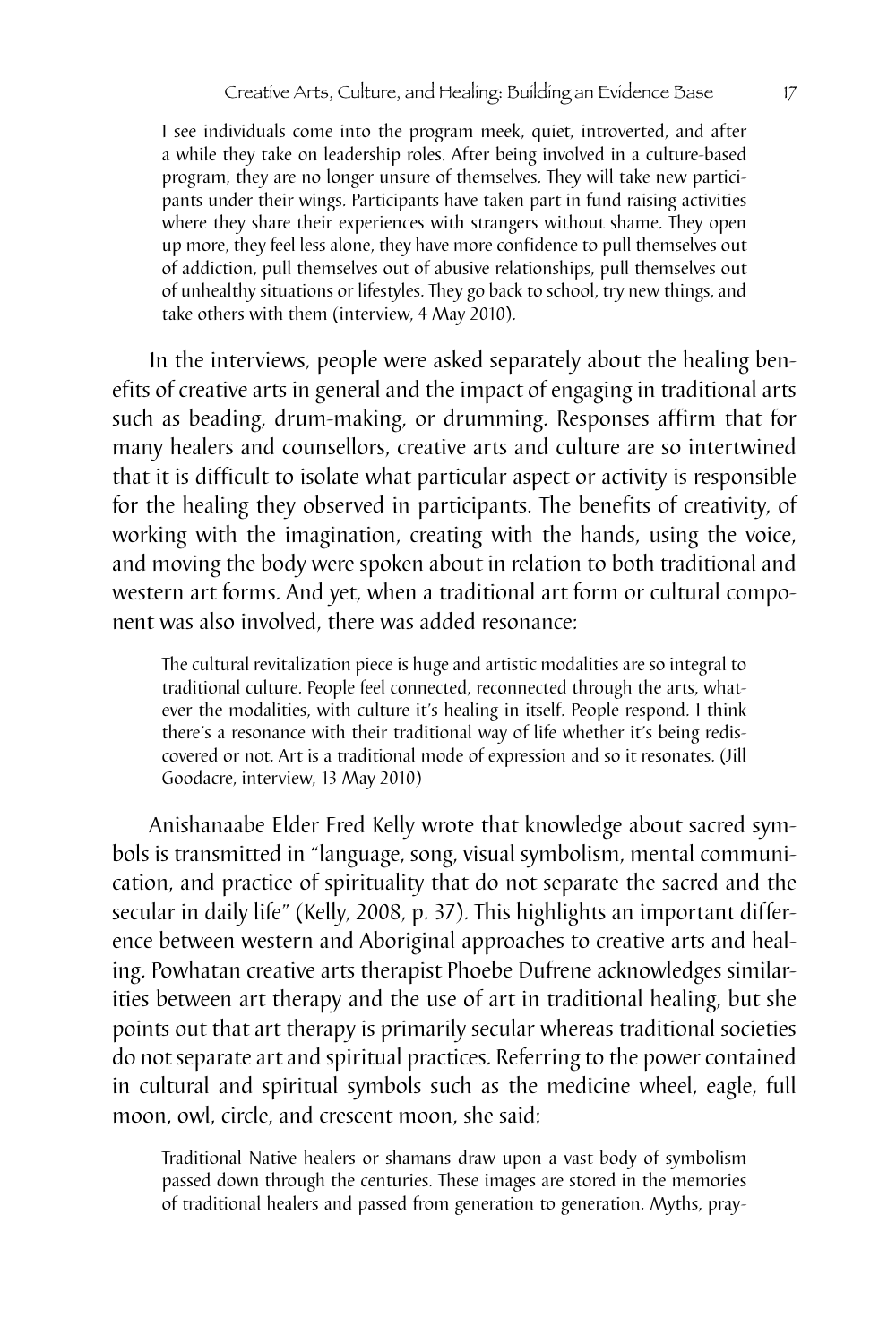ers, songs, chants, sand paintings, music, etc., are used to return the patient symbolically to the source of tribal energy. (Dufrene, 1990, p. 123)

Symbols and metaphors are central features in the stories and teaching of Elders. In this regard, traditional healer Janice Longboat also includes language: "Our culture is based on what we call symbolic literacy, meaning the symbols we use relate to life, what we see, feel, hear, taste and touch, and to what we intuit" (interview, 10 May 2010). American art therapist Bruce L. Moon (2007) states that in therapy, visual metaphors "foster opportunities to support, inform, engage, offer interpretations, provoke thought, and gently confront clients in ways that are potentially safe and psychologically non-threatening" (p. 15). Cultural, mythical, and spiritual metaphors are recognized as especially powerful.7 If those symbols were denigrated and repressed — and in residential school they were — then the act of rediscovering them in stories and visual art can be a healing experience. However, one of the healers interviewed for this study offered the following caution. Velma Mikituk said that "some people are so afraid of their culture because of things that happened to them growing up or, having been brainwashed in residential school, they think they are going to hell" (interview, 19 May 2010). In these cases, it is essential to address the trauma before introducing culture. "The roots are there in the culture when they are ready, and then it is so healing because it reaches their spirit" (interview, 19 May 2010).

# Issues and Challenges

The questionnaire asked what challenges or problems face participants involved in creative arts activities.<sup>8</sup> Twenty-two of the one hundred and four responses did not answer the question or wrote "no challenges." Of those that did respond, the most pressing concerns were related to issues and problems that participants faced within their program, and often overcame. The most common were related to insecurity and fear of failure, including lack of self-esteem, lack of trust, and feeling blocked, numb, or stretched outside of one's comfort zone. One person wrote, "It is very personal — it involves connecting with the body rather than the brain, and this experience would be challenging especially if the survivor coped by being numb" (Record 2 [SK]). For the most part, these personal feelings of inadequacy and discomfort did not stop people from participating in the activity and many of the personal development benefits discussed earlier are the direct

<sup>7.</sup> For an excellent discussion of the use of symbols in western society see Furth (2002).

<sup>8.</sup> This question was not asked in the interviews.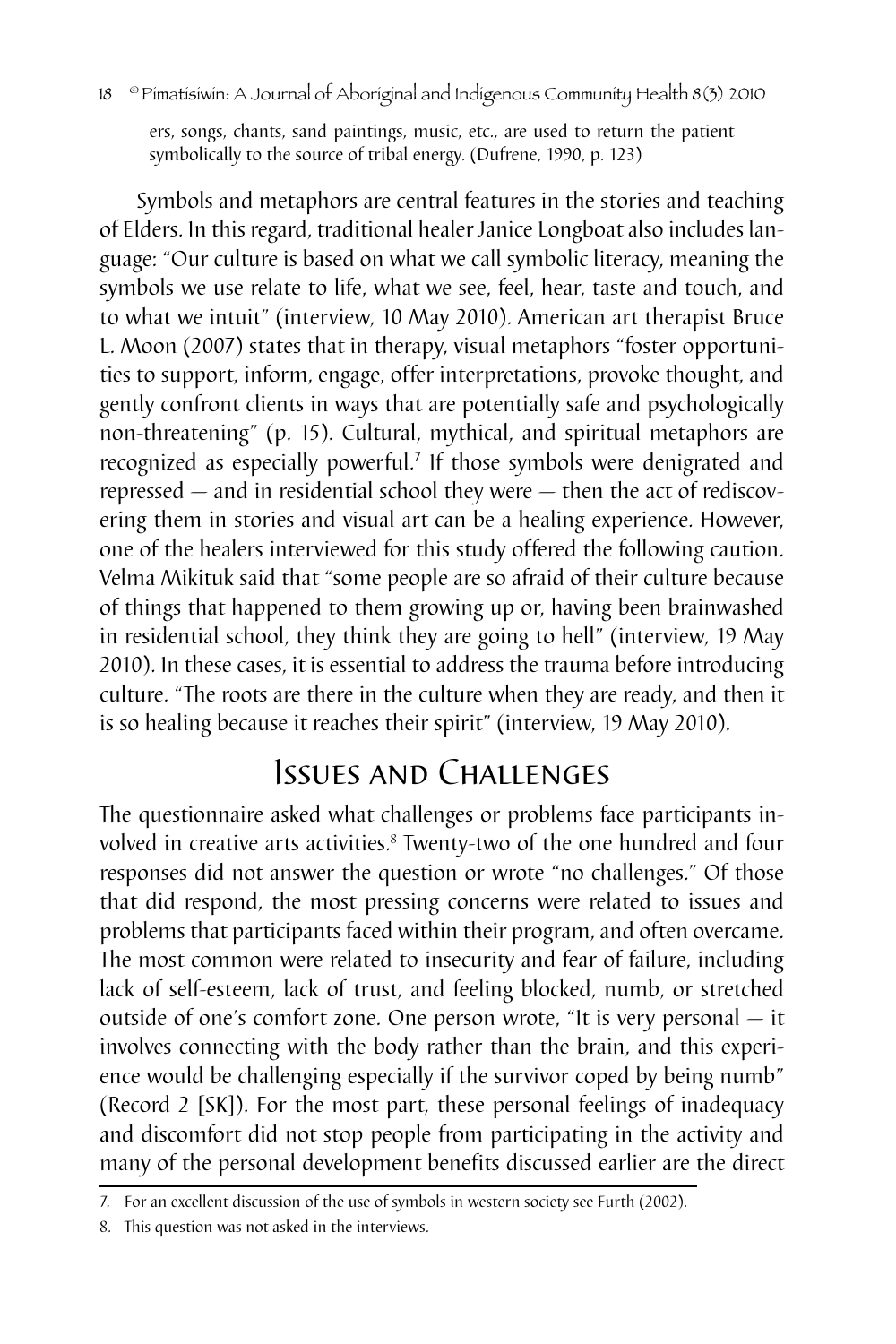result of continuing in a program despite fears. One response addressed the need to introduce creative arts to residential school survivors in a way that ensures they feel safe:

Sometimes participants find creative arts activities threatening. These activities have to be introduced when the participant feels safe enough and is ready. The participant's boundaries must be respected first and foremost as healing and respecting boundaries is the primary aspect of healing from RS [residential school] abuses (Record 1a [BC]).

Participants were also observed to experience frustration and impatience and sometimes were unable to finish projects. Competitiveness was mentioned as a problem in a couple of responses. Others wrote about participants' reluctance to show or talk about their work and, on occasion, someone would experience emotional overload. A smaller number of responses reported personal issues and problems that likely inhibited participation in the program or activity: poverty, alcohol and drug use, denial, lack of motivation, relapse, and lack of interest. Other obstacles, such a lack of transportation, child care, and family support, may have inhibited participation or made regular attendance difficult.

On a broader scale, a number of programs were challenged by a lack of funds, human resources, physical space, and materials and supplies, the last being a particular problem for projects in urban areas looking for materials to make traditional arts and crafts. A few mentioned the need for personnel with the right combination of skills and knowledge:

Lack of cultural leadership can be a potential challenge when many of the cultural leaders are impacted by residential school and are reiterating culture through the lens or filtered by residential school experiences. (Record 19 [BC])

Some respondents mentioned challenges associated with the loss of traditional knowledge, culture, language, skills, and traditional values or difficulties finding Elders and teachers to provide traditional skills instruction. Community conditions, such as poverty, a culture of alcohol and drugs, or a lack of leadership, occasionally made it difficult for people to participate in creative arts and healing programs, as did facing discrimination and stereotypic views of Aboriginal people in the wider society. Finally, a small number of people mentioned programming issues, such as scheduling problems; the impact of weather and seasonal conditions; and the fact that the role of the creative arts in healing is often undervalued. One person pointed out the challenges associated with the lack of recognition of the healing benefits of creative activities and traditional arts: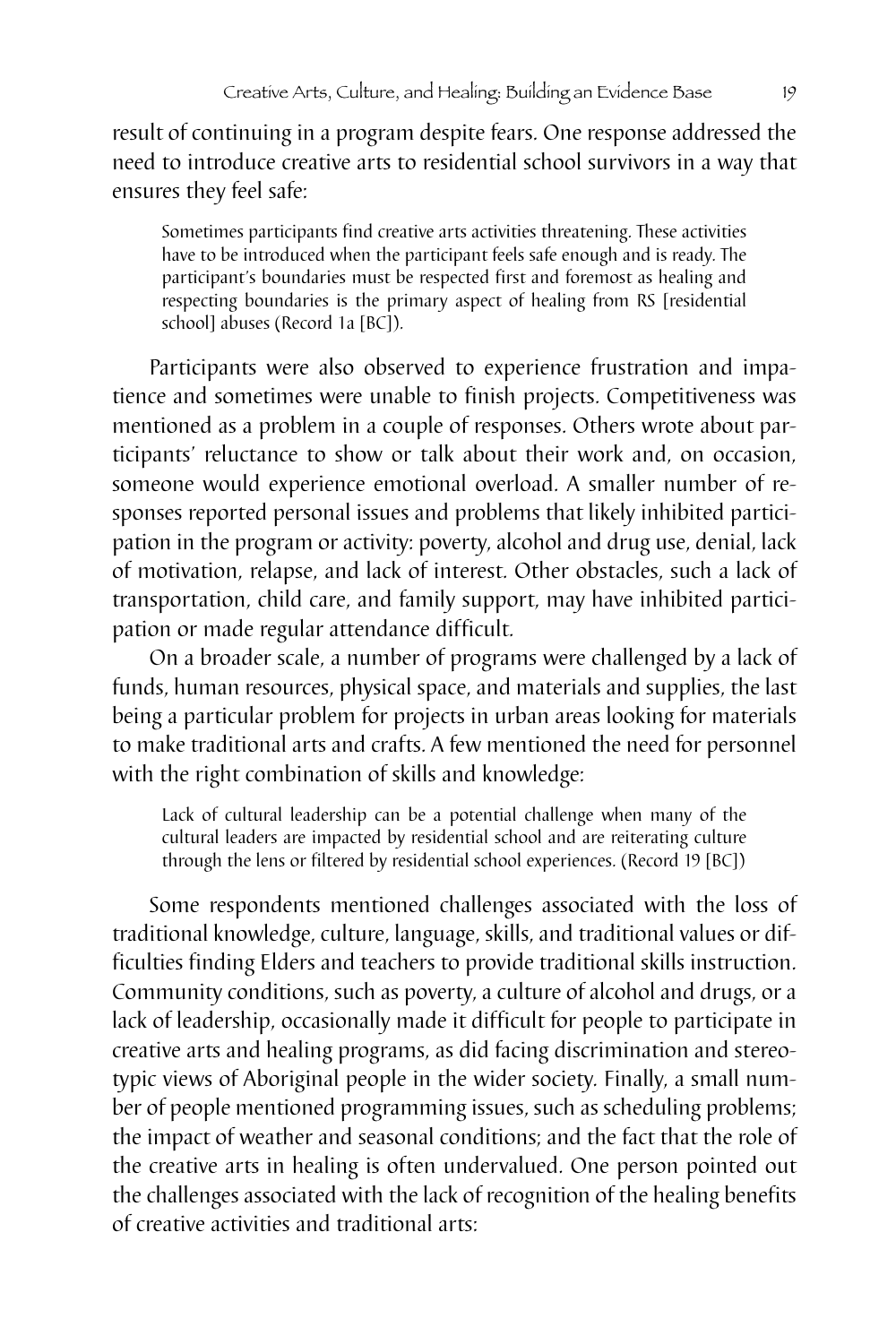#### 20 <sup>©</sup> Pimatisiwin: A Journal of Aboriginal and Indigenous Community Health 8(3) 2010

Acknowledgement that this is a legitimate form of healing and counselling: For example, our sewing program is a 'traditional counselling program' — it is not simply 'stitch and bitch.' Western trained counsellors, psychologists and social workers often do not recognize this and they do not treat it as legitimate counselling. (Record 44 [NU])

# Building Relationship/Building Community

In *Trauma and Recovery*, Judith Herman wrote about the role of connecting with other as essential to healing:

The core experiences of psychological trauma are disempowerment and disconnection from others. Recovery, therefore, is based upon the empowerment of the survivor and the creation of new connections. Recovery can take place only within the context of relationships; it cannot occur in isolation. (1992, p. 133)

Some respondents in this study reported that relationships were built and connections made among program participants, often leading to a decreased sense of isolation. For example, women in one program bonded and were then able to provide each other with support and guidance (Record 28 [YK]). Another respondent noted that residential school abuse left people feeling jaded and creative arts activities drew them out of their isolation. In addition, "Some participants share what they've learned and go on to use this knowledge as volunteers and in their work" (Record 79 [BC]). Another reported an increase of youth involvement in community events, including politics, sports, and community development (Record 23 [ON]). Some improvements were also noted in relationships within families. Table 5 summarizes improvements in social and community relations reported in the creative arts and healing survey.

| Benefit                            | Count | % of all Records<br>$(n=104)$ | % of Responses<br>$(n = 94)$ |
|------------------------------------|-------|-------------------------------|------------------------------|
| Building/improving relationships   | 29    | 27.9%                         | 30.9%                        |
| Building community                 |       | 10.6%                         | 11.7%                        |
| Total records with social benefits |       | 30.8%                         | 34.0%                        |

|  |  |  |  | <b>Table 5: Social Relations</b> |
|--|--|--|--|----------------------------------|
|--|--|--|--|----------------------------------|

In the interviews, people were asked about changes they observed in the community since the introduction of creative arts and healing programs. The question was asked in 21 of the interviews: 16 reported positive changes; one said the approach was too new; and 4 provided mixed reviews. One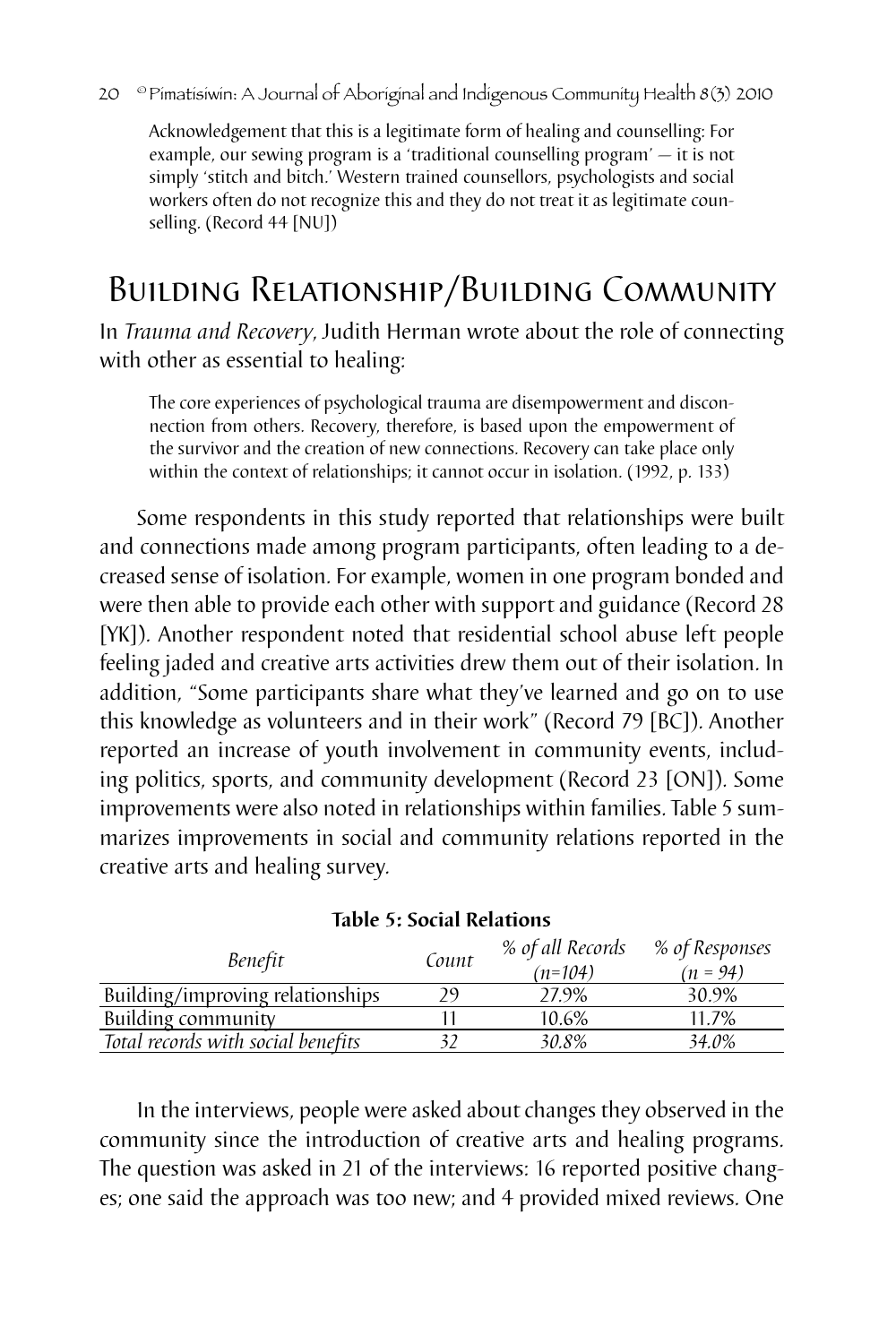person despaired that the wounds are so deep, so intergenerational that things may never change, and a couple of people said that even with the progress being made, there is a great deal more to do. In fact, breaking the silence around abuse in residential schools has opened wounds and created turmoil as well as helped many people take the first step toward healing.

Among the positive changes reported was an increase in community involvement and leadership with more people showing an interest in public affairs and taking on leadership roles. Not all of the reported benefits are attributable to healing programs, but they have made a positive difference, as noted by Velma Mikituk:

On reserve, a lot of leaders have been through here and at gatherings you see more positive stuff. There's more employment, leadership, healthy families people are stepping forward in a leadership capacity, stepping up and wanting to make changes. (interview, 19 May 2010)

In some communities, more people are seeking therapy, an indicator that problems are being recognized and addressed. There are also more informal supports for people in crisis. Bill Stewart, a psychologist who incorporates a number of creative arts into his work, noticed big changes in the Yukon over the past decade:

People are talking more, participating in circles — circles are making an amazing comeback in the communities. Now, when a crisis occurs, First Nation people get together, there's a circle, people bring food and nurture one another.… Before, people scattered and started drinking. In the last ten years, there are more gatherings and when people gather, they bring food, and this is nurturing for the body and soul. I was called to one of the communities because of a suicide and by the time I got there, they didn't need me, they had opened a kitchen where people could eat 24 hours a day, there were circles; the people had gathered. (interview , 7 May 2010)

More cultural events are being held in communities and people of all ages are participating. Positive changes were also reported in community environments; in one case, the atmosphere was described as more welcoming and accepting. One person noticed a general trend toward wellness; another mentioned a critical mass of people having addressed their trauma and moved on. A few reported reductions in alcohol and drug abuse and, in urban centres, an increase in cultural pride. Finally, people noticed an increase in volunteering, helping friends and family, and even engaging in fundraising to support existing programs. A number of the interviewees mentioned becoming involved in counselling and healing after having been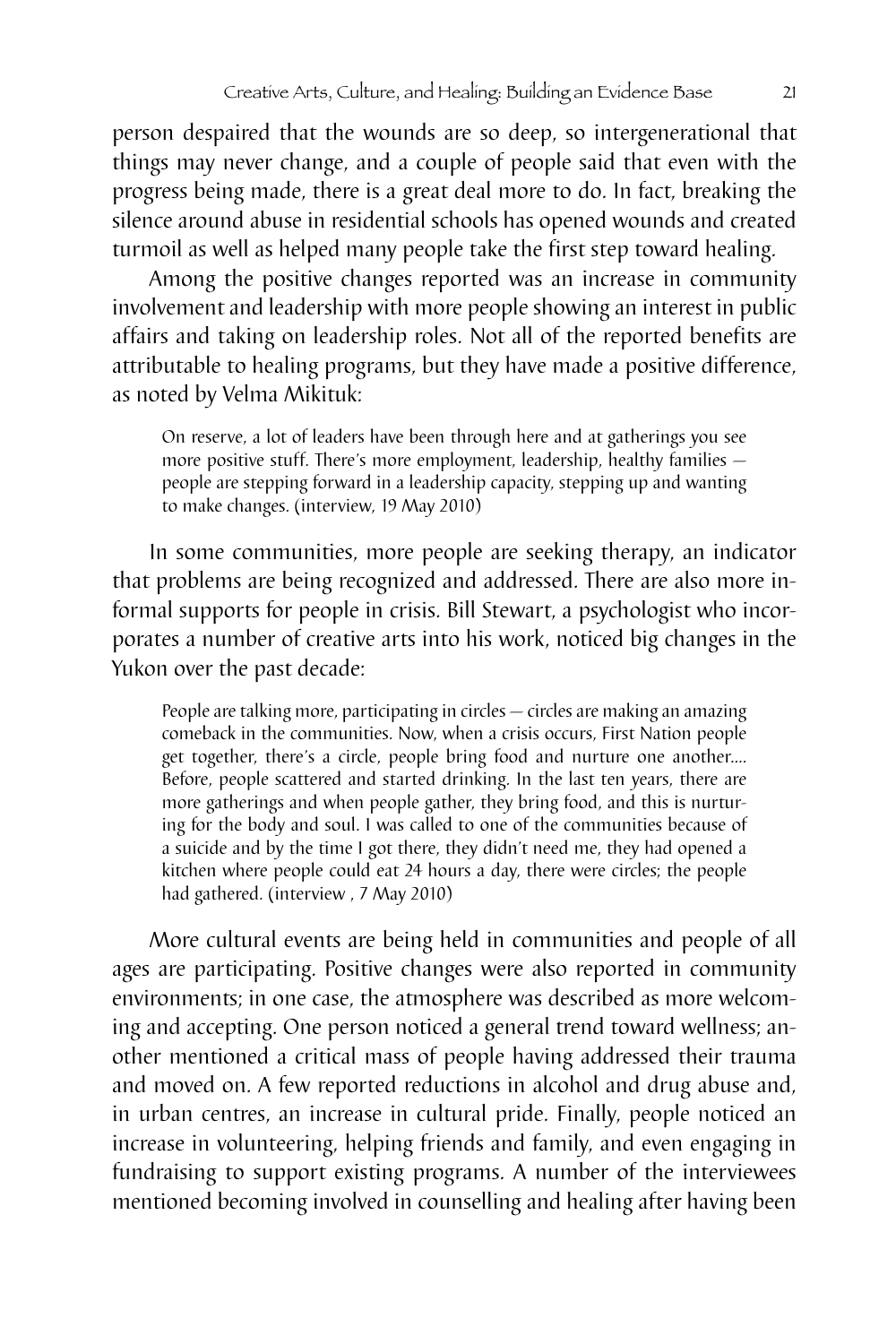through their own healing process — in effect, they wanted to give the kind of help and support they had received.

## Policy Implications

The Aboriginal Healing Foundation was established with a \$350 million fund on March 31, 1998, with a mandate to deliver funding to support Inuit, Métis, and First Nations community-based healing services and activities which address the intergenerational legacy of physical and sexual abuse in Canada's Indian Residential School system. The mandate also included promoting reconciliation between offenders and victims, former students and residential school staff and administrators (the church entities and the Government of Canada), Aboriginal people and Canadian society as a whole, and within Aboriginal communities. In the spring of 2005 Federal Budget, the Government of Canada committed \$40 million for a two-year period to the AHF, which enabled the AHF to extend eighty-eight projects for thirty-six months, to March 31, 2007. No new projects were funded at that time. The Indian Residential School Settlement Agreement (IRSSA) of 2007 committed a further \$125 million to the AHF and the mandate was extended by five years, to 2012.<sup>9</sup> However, there was no further funding for the AHF in the 2010 Federal Budget: the Government of Canada will now provide mental health supports to residential school survivors through Health Canada.

The AHF and its network of funded projects are unique. Unlike other funding mechanisms, project proponents were invited to tell the funder — the AHF — what survivors and communities needed and wanted; the model was not a top-down approach. Communities determined what they wanted to address and how they wanted to approach this. To further support these community-based initiatives, the AHF developed reporting tools that allowed it to study both the AHF model and the effectiveness of the approaches taken by individual projects, to the extent possible given the limited scope of its evaluation and research mandate. What the AHF has been able to communicate with the generous support of its project partners

<sup>9.</sup> The \$125 million committed to healing in the IRSSA for former students of Indian residential schools has extended the timeframe of the AHF as follows: In 2007, AHF extended 134 funded projects to March 31, 2010, and 12 healing centres to March 31, 2012 — a total of 146 funded projects. In 2010, a government evaluation of AHF programs, as indicated by the IRSSA, was completed; it recommended ongoing funding. In 2010–2012, with no further funds coming to the AHF, a wind-down strategy was implemented. This means that, Canada-wide, 134 community-based programs funded by the AHF shut down their operations on March 31, 2010. In 2011–2012, there will be a final audit, followed by the closure of the AHF.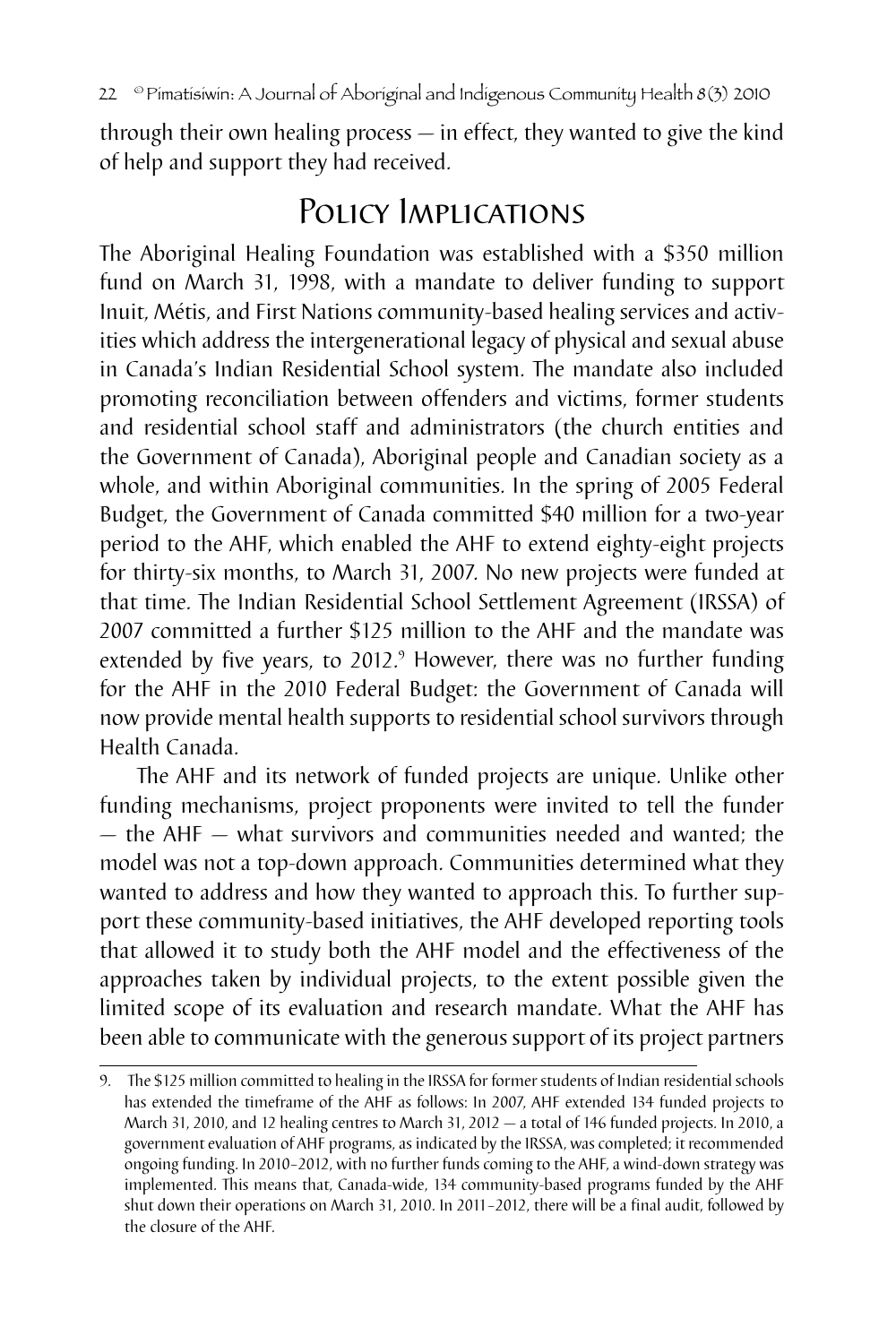is the extent to which projects across the country, representing the vast diversity across and within First Nations, Inuit, and Métis communities, have contributed to the development of a deeper understanding of what healing means in the context of the legacy of residential schools, individual trauma, and historic trauma.

This study presents compelling evidence that creative arts, culture, and healing are linked — to each other, certainly, but also linked to the idea that, when given the freedom to choose, community-based healing initiatives overwhelmingly include some facet of the creative arts. This is further evidence that the model works and serves as a significant step toward the development of promising practice(s).

The issue for many of the participants in this study is summed up by one interview respondent:

The hardest part is that this type of healing doesn't fit into a box. There are so many components, you have to know the individual, fit the healing to the individual. I worry about it being turned over to Mental Health because they are fond of boxes there. Each program is different, there is such a diversity of need we have to meet their needs as individuals. That's the part, the other medical path is so much boxes and labels. (Velma Mikituk, interview 19 May 2010)

As the Aboriginal Healing Foundation prepares to close, its commitment to fostering a supportive public environment for community-based healing initiatives continues with a sharpened focus on ensuring that the hard work of AHF staff and its network of researchers, project staff, volunteers, and clientele, and the value of that work — in healing and in communicating challenges and successes — is widely disseminated. A difficult truth remains, however. The results of this study speak to years — up to a dozen in some cases — of careful collection of data and analysis within a unique set of circumstances, which are also set to lapse.

The AHF itself, including the resulting model and attendant processes, *was* a formal policy direction, as articulated in *Gathering Strength: Canada's Aboriginal Action Plan* in 1998. Such a direction may or may not be repeated in the future. Regardless, these results show that Aboriginal communities understand to a significant degree what best serves those individuals, families, and communities in response to historic trauma and the legacy of residential schools. These findings should inform current and future investments in healing and other therapeutic interventions; however, support for survivors of those schools and those affected intergenerationally now shifts squarely to the individual. Health Canada's Resolution Health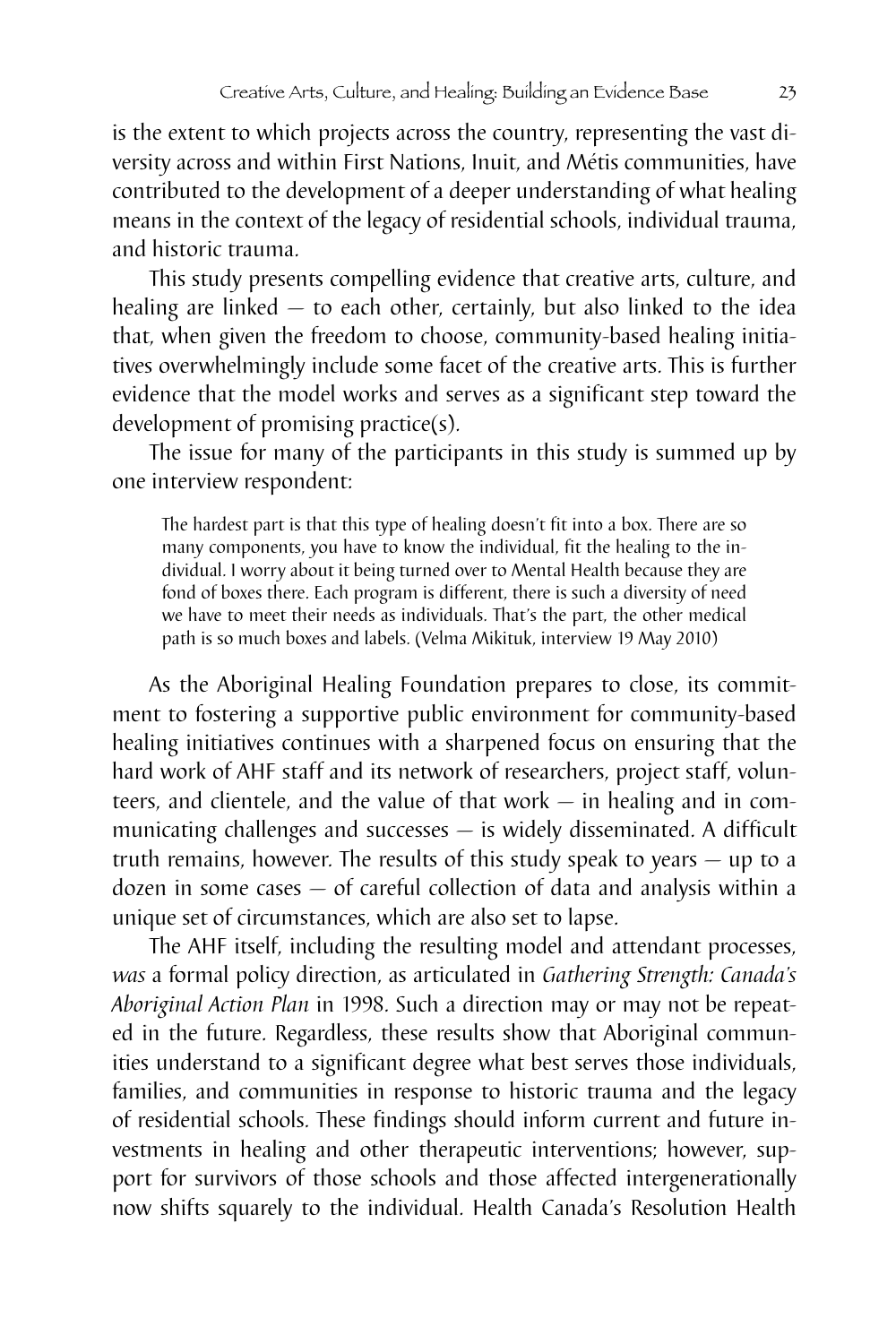Support Program, which received additional funding in the 2010 Federal Budget, is meant to serve the needs of individuals as they move through the other components of the IRSSA: compensation, the activities of the Truth and Reconciliation Commission, and commemoration. Given that Health Canada's First Nations and Inuit Health Branch does not recognize art therapy (individual counselling under NIHB is only covered if the therapist also has a masters in counselling) and the fact that cultural activities are rarely considered by governments to be valid mental health interventions, it is clear that Aboriginal communities face a doubly, if not exponentially, challenging reality, which is that evidence of success in design, implementation, and outcomes does not necessarily lead to success in sustaining these efforts — and particularly where the creative arts, culture, and healing are concerned.

## References

- Castellano, Marlene Brant. (2006). *Final Report of the Aboriginal Healing Foundation, Volume I. A Healing Journey: Reclaiming Wellness*. Ottawa: Aboriginal Healing Foundation.
- (2008). A holistic approach to reconciliation: Insights from research of the Aboriginal Healing Foundation. In: Marlene Brant Castellano, Linda Archibald, and Mike DeGagne, eds., *From Truth to Reconciliation: Transforming the Legacy of Residential Schools*. Ottawa: Aboriginal Healing Foundation, pp. 387–388.
- Dufrene, Phoebe. (1990). Utilizing the arts for healing from a Native American perspective: implications for creative arts therapies. *Canadian Journal of Native Studies 10*(1), 121–131.
- Duran, Eduardo E. and Duran, Bonnie. (1995). *Native American Postcolonial Psychology*. Albany, NY: State University of New York (SUNY) Press
- Furth, Gregg M. (2002). *The Secret World of Drawings: A Jungian Approach to Healing Through Art*. Toronto: Inner City Books.
- Herman, Judith. (1992). *Trauma and Recovery: The Aftermath of Violence, from Domestic Abuse to Political Terror.* New York: Basic Books.
- Kelly, Fred. (2008). Confession of a born again pagan. In: Marlene Brant Castellano, Linda Archibald, and Mike DeGagne, eds., *From Truth to Reconciliation: Transforming the Legacy of Residential Schools*. Ottawa: Aboriginal Healing Foundation.
- Kirmayer, Laurence, Cori Simpson, and Margaret Cargo. (2003). Healing traditions: Culture, community and mental health promotion with Canadian Aboriginal peoples. *Australasian Psychology 11*(Supplement), s15–23.